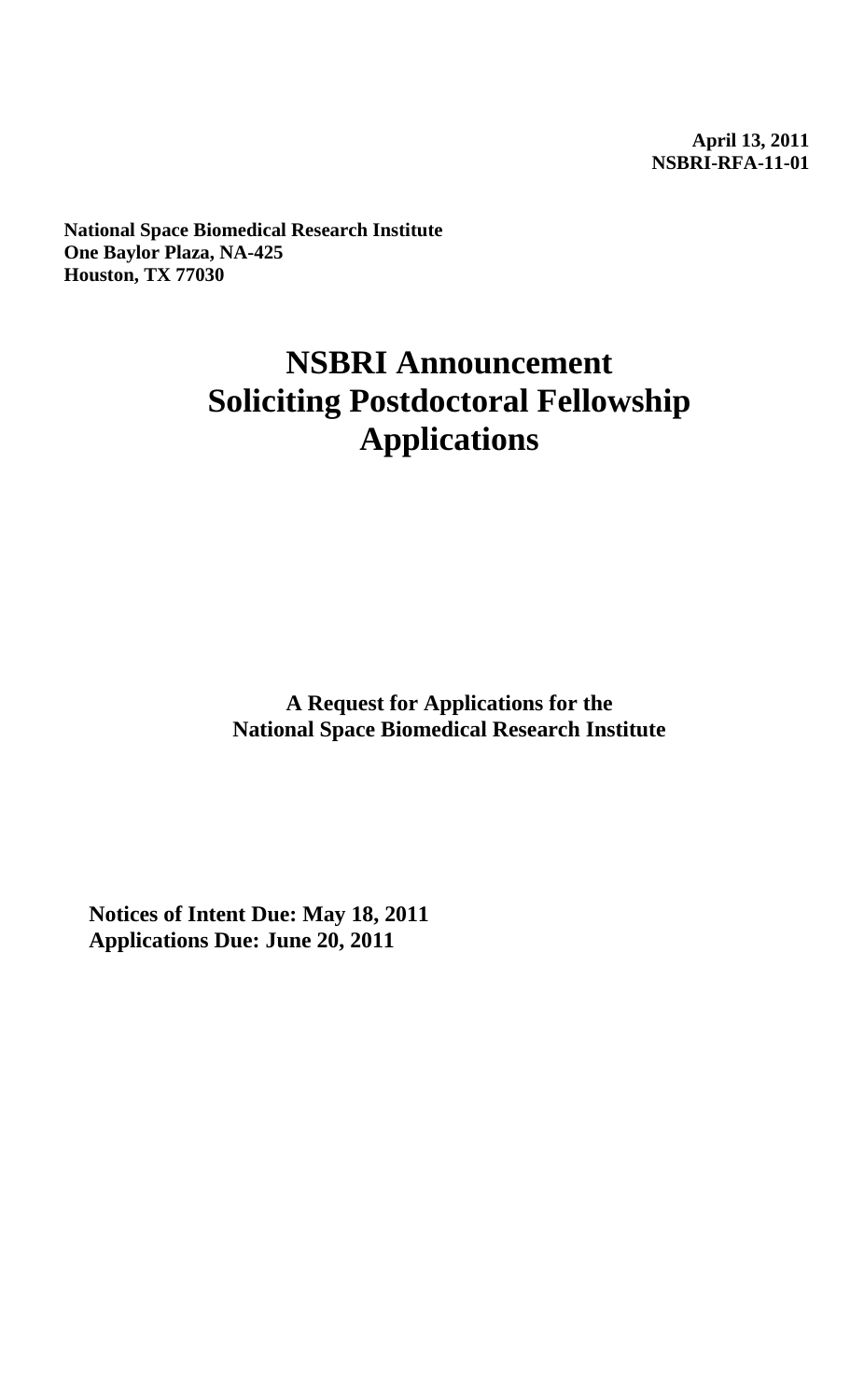# **TABLE OF CONTENTS**

|                | Appendix A: Introduction and Overview: Goals, Objectives and Research         |  |
|----------------|-------------------------------------------------------------------------------|--|
|                |                                                                               |  |
|                |                                                                               |  |
| $\mathbf{I}$ . |                                                                               |  |
| Π.             |                                                                               |  |
| III.           |                                                                               |  |
| IV.            | Explanation of Countermeasure Readiness Level and                             |  |
|                |                                                                               |  |
| V.             |                                                                               |  |
|                | Appendix B: Specific Details Related to the Request for Applications 12       |  |
| $\mathbf{I}$ . |                                                                               |  |
| Π.             | NSBRI Team-Specific Research Focus and Opportunity 13                         |  |
| III.           |                                                                               |  |
| IV.            |                                                                               |  |
| V.             | Application Procedures for the NSBRI Postdoctoral Fellowship Program 16       |  |
| VI.            |                                                                               |  |
| VII.           |                                                                               |  |
|                | Appendix C: Instructions for Responding to NSBRI Requests for Applications 25 |  |
|                |                                                                               |  |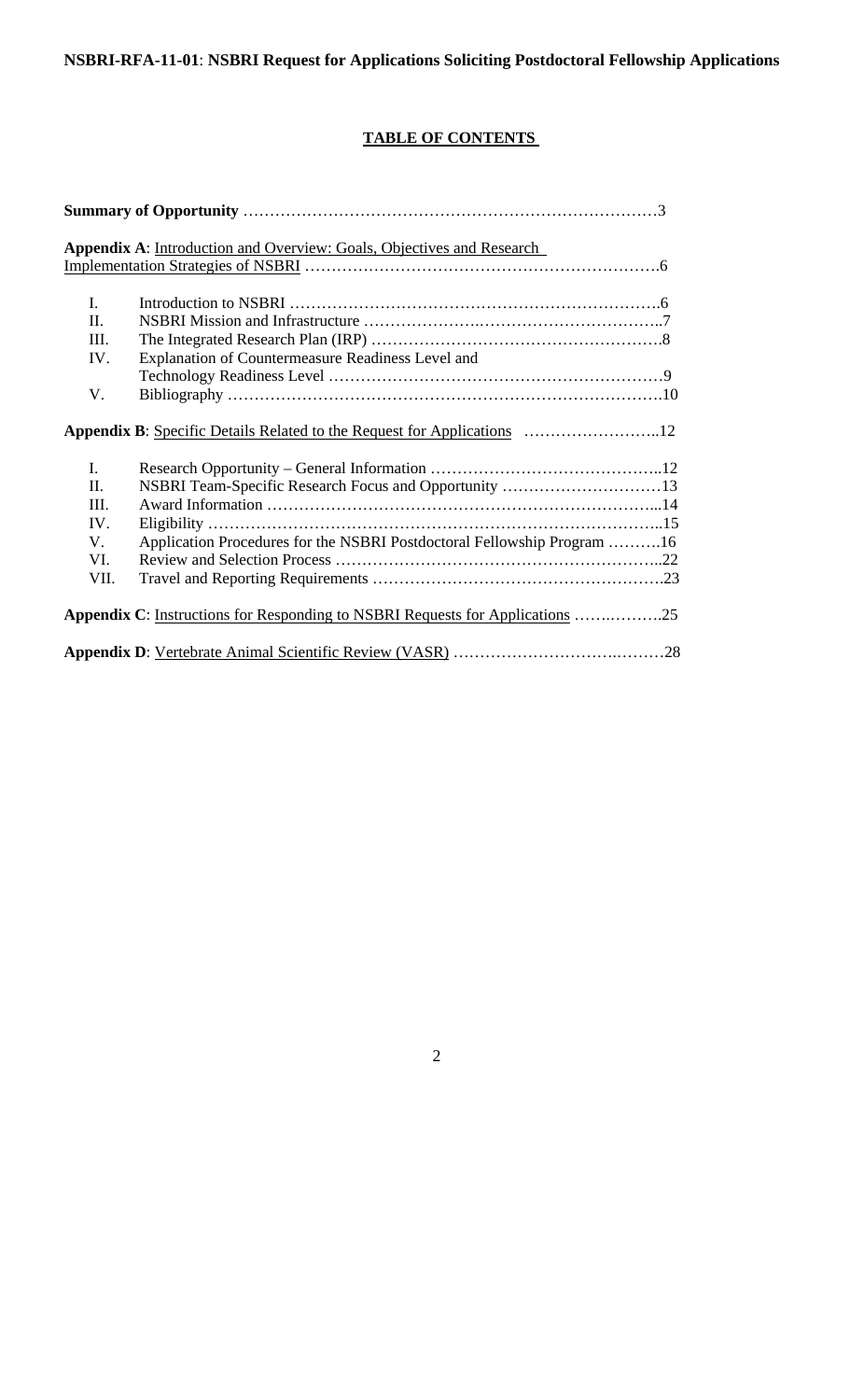# **Summary of Opportunity**

This National Space Biomedical Research Institute (NSBRI) Request for Applications (NSBRI-RFA) is soliciting applications for the Postdoctoral Fellowship Program. Postdoctoral Fellowships will be competitively available for two years, with a competitive opportunity for a third year, in any laboratory in the United States carrying out spacerelated biomedical/biotechnological research in accordance with NSBRI's goals (Appendix A). Non-NSBRI researchers qualify as Mentors for this competitive funding. **The program is open to U.S. citizens, permanent residents or persons with pre-existing visas obtained through their sponsoring institutions that permit postdoctoral training for the project's duration. To be eligible for this program, Postdoctoral Fellows may not have more than 36 months (cumulative) of previous postdoctoral training as of the deadline for this proposal submission. The month and year of any previous postdoc experience(s) should be included in the CV and any gaps detailed also including the month and year.** Selected Postdoctoral Fellows will become a **member of an integrated countermeasure/technology development team** of the NSBRI described in Appendix A.

The Postdoctoral Fellowship award will be funded as a stipend of \$42,500 for the first year with a 3% increase in the second year; an additional allowance for health insurance will be included. A competitive opportunity for a third year of funding is available depending on existing NSBRI resources and if evaluation by the NSBRI Executive Science and Medicine Council determines that this is warranted based on the awardee's performance during the first two years of funding. Additional funding will be provided for travel to a mandatory NSBRI meeting of Postdoctoral Fellows at the annual NSBRI/NASA Investigators' Workshop, a research team meeting, and a scientific meeting of the Postdoctoral Fellow's choice. The Postdoctoral Fellow will also be expected to attend a 4- to 5-day NSBRI Summer Bioastronautics Institute at Baylor College of Medicine in Houston hosted by the NSBRI Postdoctoral Fellowship Program Coordinator and the NSBRI Education Team and will include a visit at the NASA Johnson Space Center to become familiar with the research facilities and programs available at that institution (costs also covered by NSBRI). The time period for the Johnson Space Center visit will be arranged by the Fellowship Program and will occur during late May and early June 2012.

**A budget is not necessary for completion of an application.** Funding is not provided for administrative costs, supplies, reagents, equipment and instrumentation, or animals. The Mentor is responsible for supervision of the NSBRI Postdoctoral Fellow and for providing all necessities important to the completion of the research proposed by the Fellow. After Postdoctoral Fellowships have been awarded, the NSBRI will work with the funded institutions to execute the awards, which will include development of a budget for funding. **Indirect costs will not be awarded to the funded institution.** Additionally, NSBRI's traditional cost sharing of 10% of the funded award is welcomed, but not required, from institutions who receive awards for postdoctoral training.

Postdoctoral Fellowship Program applicants must prepare proposals with the support of a Mentor and institution (university, national lab, etc.), and all proposals will be objectively and rigorously evaluated by an external peer review panel. Mentors should have previous experience in training of postdoctoral fellows and/or graduate students. **It is the responsibility of the Postdoctoral Fellowship Program applicant to arrange for a Mentor.**

Selected postdoctoral research projects will become part of an NSBRI integrated countermeasure/technology development team focused on advancing the research toward an applied intervention to ensure the health of astronauts in response to spaceflight. Each Postdoctoral Fellowship Program applicant must identify the Countermeasure Readiness Level (CRL) and/or Technology Readiness Level (TRL) the research proposal addresses. Applicants should refer to Figures 1 and 2 in Appendix A for detailed descriptions of CRLs and TRLs.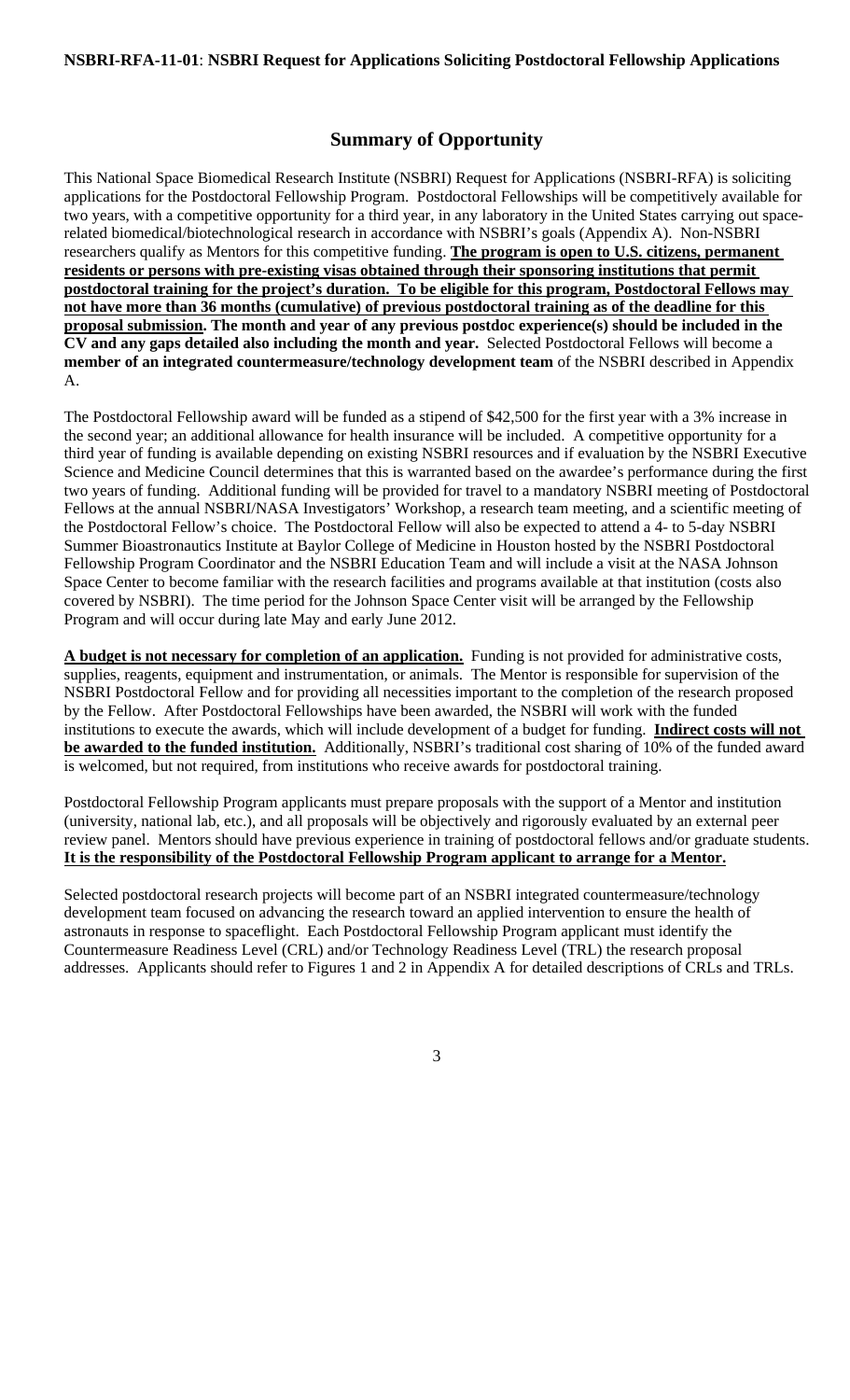**In order to facilitate electronic submission from the institution at which the Postdoctoral Fellow will conduct the research, please note that the NSPIRES proposal submission system requires that the Mentor be identified as the Principal Investigator and the trainee be identified as the Postdoctoral Fellow.** 

In this NSBRI-RFA,

**Appendix A** provides an introduction and overview of the goals, objectives and research implementation strategies of NSBRI.

**Appendix B** contains descriptions of the opportunity and eligibility, specific instructions for submitting a Notice of Intent, and instructions for proposal submission.

 **Appendix C** contains the standard instructions for responding to NSBRI Requests for Applications**. Appendix D** contains information on additional requirements for proposals utilizing vertebrate animals. This is a new NASA-wide requirement beginning in 2010 for all proposals utilizing vertebrate animals.

NSBRI's scientific and educational goals are to fund research and development that will result in the delivery of countermeasures to ensure the health of astronauts in response to spaceflight, and to apply findings from research supported by the Institute to benefit human health on Earth. NSBRI is committed to maintaining a strong, openly competitive, peer-reviewed research program. The Institute also aims to inspire the next generation of space life scientists. Proposals submitted in response to this NSBRI-RFA must address one or more of the research emphases described in this document (see Appendix B, Section II for more details). Those that do not will be returned without review.

Proposals that synergistically bridge multiple disciplines for the purpose of modeling the effects of microgravity on the human body, aid in the development and testing of countermeasures, or develop technologies that enable research in one or more NSBRI research areas are strongly encouraged.

All proposals will be evaluated for overall scientific and technical merit by an external peer review panel. Relevance to NSBRI's programmatic needs and goals will also be evaluated by NSBRI management. NSBRI's obligation to make award(s) is contingent upon the availability of appropriated funds from which payment can be made and the receipt of proposals that NSBRI determines are acceptable for award under this NSBRI-RFA.

Participation in this NSBRI-RFA is open to all categories of organizations, industry, educational institutions, other nonprofit organizations, NASA laboratories, and other agencies of the U.S. government.

**Inclusion of Women and Minorities in Research Involving Human Subjects** – NASA and NSBRI have adopted the policy of the NIH regarding this matter. Women and members of minority groups and their subpopulations must be included in NSBRI-supported biomedical and behavioral research projects involving human subjects unless a clear and compelling rationale is provided that inclusion is inappropriate with respect to the health of the subjects or the purpose of the research.

**An electronic Notice of Intent from Postdoctoral Fellowship Program applicants is requested, but not required, by May 18, 2011. Proposals must be submitted electronically by June 20, 2011, 5:00 p.m. Eastern Time.** (See Appendix B, Section V of this NSBRI-RFA for specific instructions for these activities.)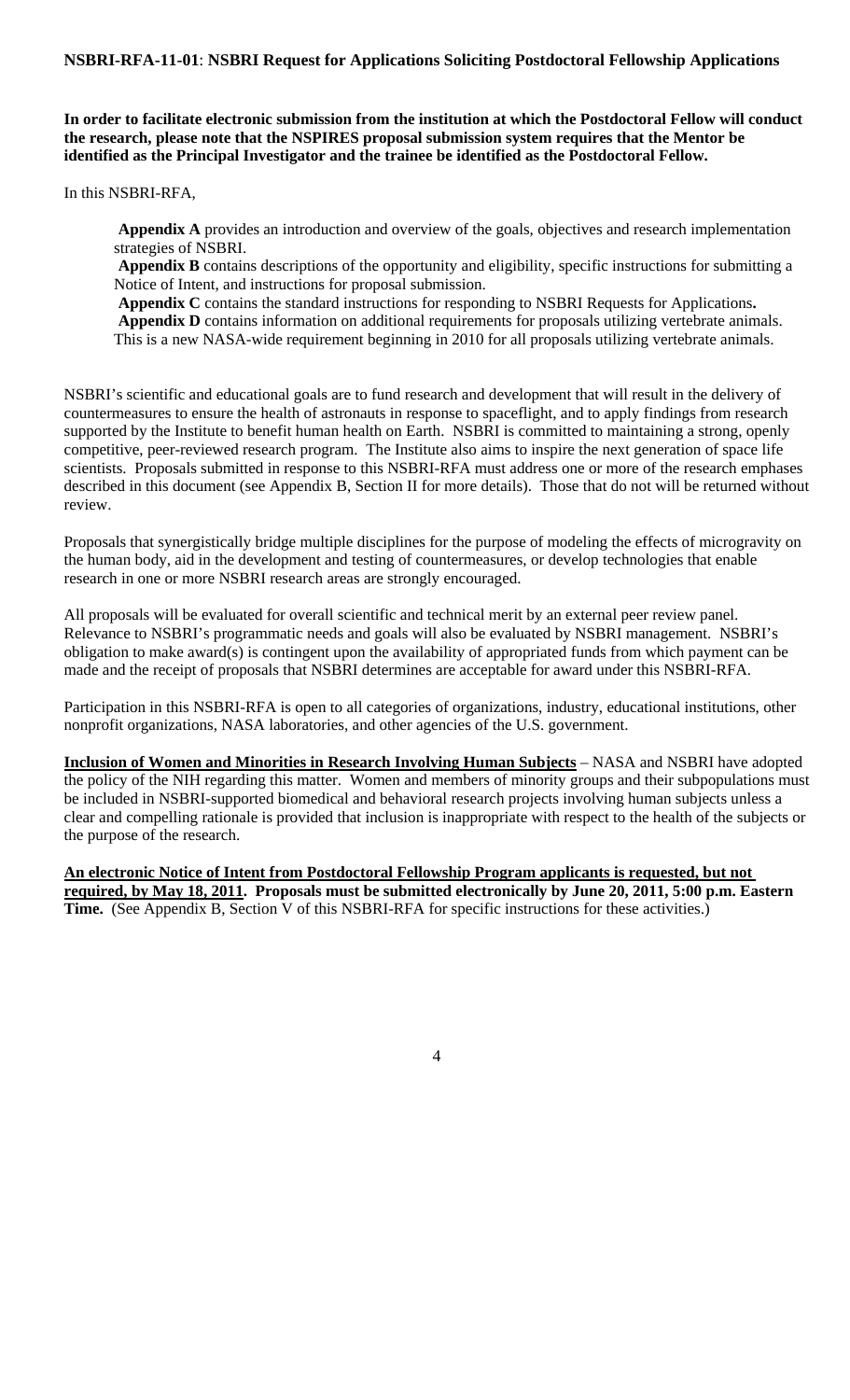The following items apply only to this NSBRI-RFA: **Solicitation NSBRI-RFA Identifier:** NSBRI-RFA-11-01 **Required:** Electronic application using NASA's NSPIRES System (See Appendix B, Section V for details) **Notices of Intent Due (not required):** May 18, 2011 **Proposals Due:** June 20, 2011, 5:00 p.m. ET **Selection Announcement:** Fall 2011 **Funding Begins:** Approximately 30-90 days following notification of selection **Selection Official:** Director, National Space Biomedical Research Institute

Information about NSBRI's research program and Postdoctoral Fellowship Program is available from:

David A. Watson, Ph.D. Interim Associate Director National Space Biomedical Research Institute One Baylor Plaza, NA-425 Houston, TX 77030-3411 Telephone: 713-798-7412 Fax: 713-798-7413 Email: postdoc@nsbri.org

All prospective applicants to this NSBRI-RFA are advised that the highest priority in all of NASA's programs is given to safety and mission assurance, occupational health, environmental protection, information technology, export control, and security. NASA's safety priorities are to protect (i) the public, (ii) astronauts and pilots, (iii) the NASA workforce (including employees working under NASA instruments), and (iv) high-value equipment and property. All proposals submitted in response to this solicitation are expected to comply with this policy.

NSBRI points of contact will be identified in selection letters to begin the funding process. Potential Postdoctoral Fellowship Program applicants should read with care the program descriptions that are of interest and focus their proposals on the specific research emphases defined in this NSBRI-RFA.

Your interest and cooperation in participating in this effort is appreciated.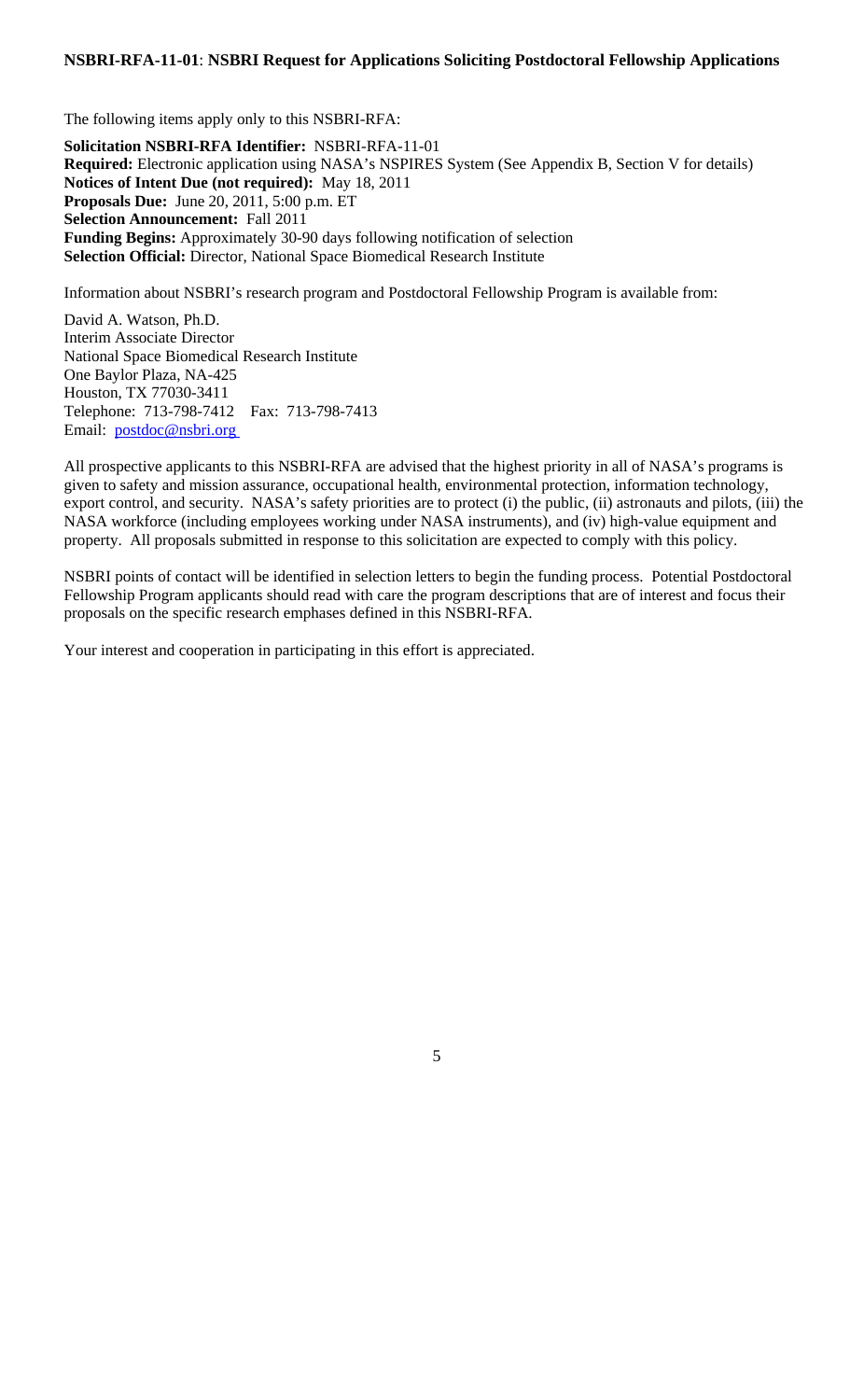# **APPENDIX A**

# **Introduction and Overview: Goals, Objectives and Research Implementation Strategies of NSBRI**

**NOTE: It is critical for Postdoctoral Fellowship Program applicants to read carefully all of the instructions in this NSBRI-RFA.** Each Appendix includes guidelines, requirements and instructions for preparing and submitting proposals, and defines the administrative policies governing the particular components described in this NSBRI-RFA.

# **I. Introduction to NSBRI**

NSBRI is a NASA-funded, nonprofit research consortium charged with developing biomedical countermeasures and technologies for potential health problems that could occur in astronauts either during long-duration spaceflight, on exploration missions or on their return to Earth. NSBRI's current program, aligned with NASA's exploration objectives, consists of approximately 60 science and technology projects organized into research teams.

NSBRI invites ground-based research applications. Proposals can either address one of the seven existing NSBRI research teams, or the supplemental cross-cutting research area of Nutrition, which has importance to both NSBRI and the NASA Human Research Program (HRP). The seven research teams are as follows:

- 1. *Cardiovascular Alterations* Determining the effect of long-duration spaceflight on the heart and blood vessels and designing novel therapies to combat cardiovascular deconditioning.
- 2. *Human Factors and Performance* Improving daily living and keeping crewmembers healthy, nourished, productive and safe by developing countermeasures to reduce performance errors and mitigate habitability, environmental and other behavioral factors that pose a significant risk to mission success.
- 3. *Musculoskeletal Alterations*  Addressing bone loss and inherent fracture risks as well as loss of skeletal muscle mass, strength and endurance during spaceflight.
- 4. *Neurobehavioral and Psychosocial Factors* Investigating methods and tools that can be used to enable crews to cope with stress, isolation, and crew compatibility and cohesion.
- 5. *Radiation Effects* Determining the risks and deleterious effects of exposure to various types of radiation, with an emphasis on acute effects, and on mitigating these effects through countermeasure development.
- 6. *Sensorimotor Adaptation* Addressing the role of sensorimotor disturbances that occur during and after flight on vehicle control and task performance, and development of pre- and in-flight training countermeasures to help astronauts rapidly adjust to microgravity and other gravitational environments.
- 7. *Smart Medical Systems and Technology*  Designing new methods for remote and autonomous medical monitoring, diagnosis and treatment, and developing small, low-power and noninvasive instrumentation.

Each of the seven research teams consists of a set of complementary projects focused on a common theme. Team management and coordination is the responsibility of the Team Leader. A Team Leader, assisted by an Associate Team Leader, heads each research team. Team Leaders play a pivotal role in guiding the Institute's science and technology program and in the ultimate success of the Institute. Their expertise and "hands-on" approach to research management adds value across both projects and teams. The seven Team Leaders are guided by the Integrated Research Plan (see Appendix A, Section III), which is the cornerstone for developing each team's integrated strategic research plan, which collectively constitute the keys to accomplishing the Institute's mission. (See Appendix B, Section II for more information on NSBRI research areas.)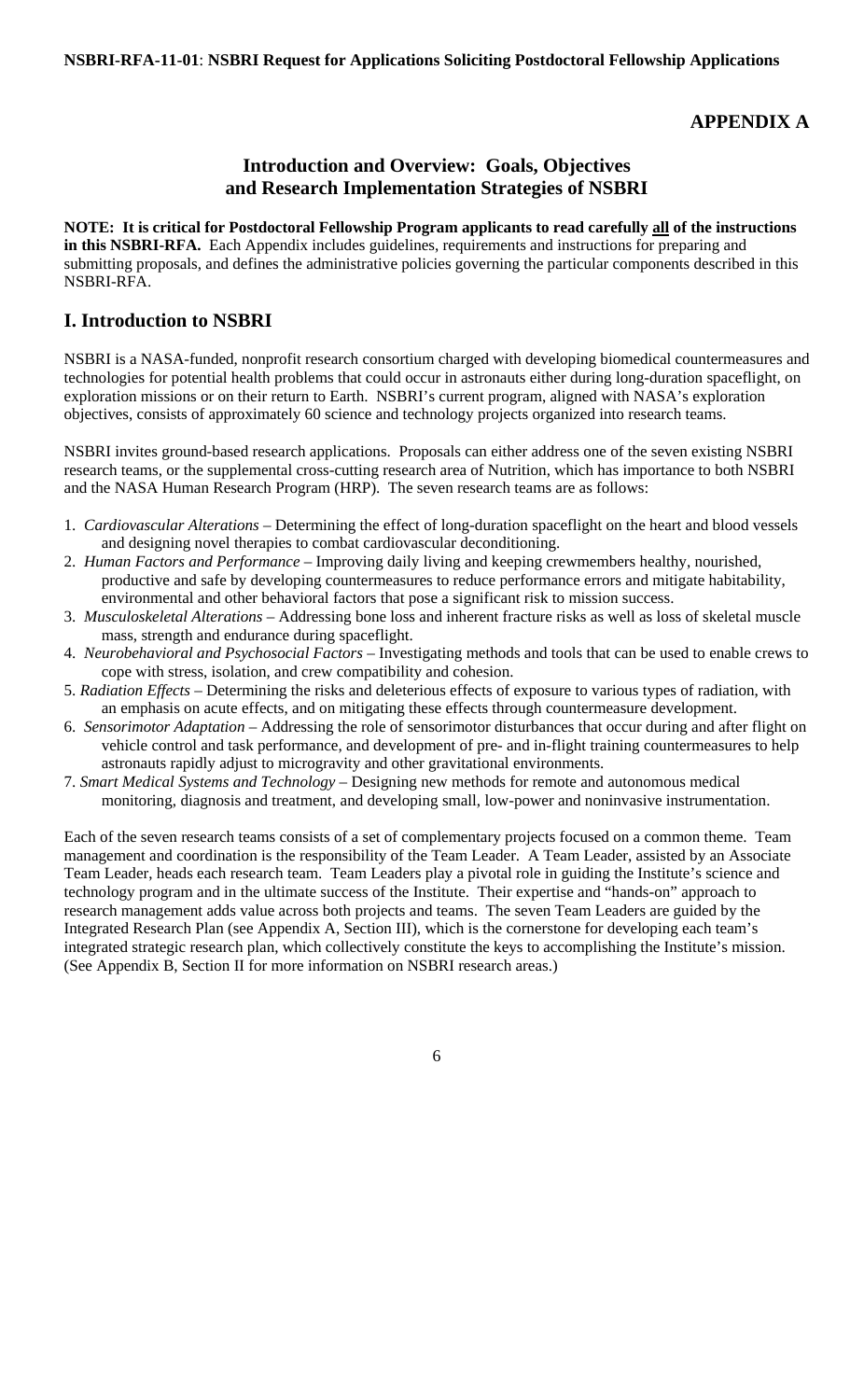Within the supplemental area of Nutrition, proposals that investigate the following topics are encouraged:

- 1. Assessment of nutrient kinetics to enable estimations of the nutrient content of a food over its shelf life without conducting an actual shelf life study. Nutrients to be assessed may include, but are not limited to, vitamin A, vitamin C, folic acid, and thiamin.
- 2. Studies of nutrient quality and/or availability. Because vitamin degradation is known to depend on environmental factors, pH, oxygen availability, percent moisture, and processing history, any or all of these factors may be considered.

# **II. NSBRI Mission and Infrastructure**

NSBRI is responsible for the development of countermeasures and risk-mitigation strategies to alleviate the deleterious effects of long-duration spaceflight and for the support of applied space biomedical research directed toward this specific goal. Its mission is to lead a national effort in integrated, critical path space biomedical research that supports NASA's exploration objectives by focusing on the enabling of long-term human presence in, development of, and exploration of space. This is accomplished by:

• designing, testing and validating effective countermeasures to address the biological and environmental impediments to long-term human spaceflight;

• defining the molecular, cellular, organ-level, and integrated responses and relationships that ultimately determine these impediments, where such knowledge is essential for the development of novel countermeasures;

• establishing biomedical support technologies to maximize human performance in space, reducing biomedical hazards to an acceptable level, and delivering quality medical care;

• transferring and disseminating these biomedical advances in knowledge and technology to the general benefit of mankind; and

• ensuring open involvement of a diverse scientific community, industry and the public in the Institute's activities and fostering a robust partnership with NASA.

## **Institute Infrastructure**

NSBRI is governed by a consortium of twelve institutions: Baylor College of Medicine; Brookhaven National Laboratory; Harvard Medical School; The Johns Hopkins University; Massachusetts Institute of Technology; Morehouse School of Medicine; Mount Sinai School of Medicine; Rice University; Texas A&M University; the University of Arkansas for Medical Sciences; the University of Pennsylvania Health System; and the University of Washington. The Institute's Headquarters are located in Houston at Baylor College of Medicine.

#### **This is an open solicitation. Consortium membership is not a requirement for Postdoctoral Fellowship Program participation and non-NSBRI researchers are encouraged to apply as Mentors.**

An independent Board of Scientific Counselors is responsible for assuring excellence in the Institute's research program through independent and objective external peer review. The External Advisory Council is responsible for advising Institute management and the Board of Directors (comprised of, but not limited to, representatives from the senior management of each of the 12 NSBRI consortium-member institutions) concerning program strategy, tactical implementation and effectiveness. NSBRI also has a User Panel of former and current astronauts and flight surgeons responsible for assuring that the research program is focused squarely on astronaut health and safety. An Industry Forum of representatives from space- and biomedical-related industries advises and assists NSBRI concerning Earth- and space-based applications for Institute research.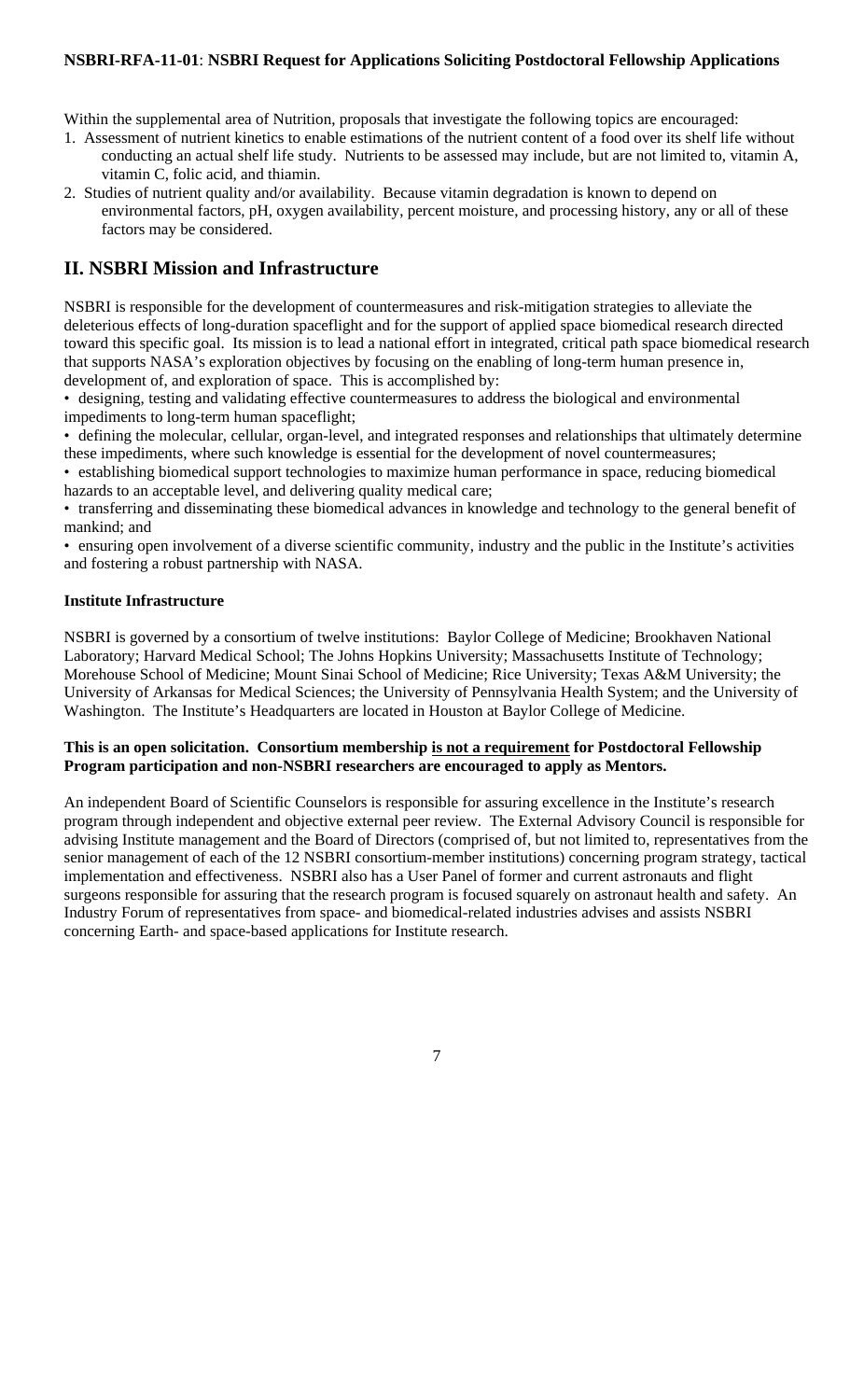In addition to its research program, NSBRI has developed a robust education and outreach program that takes advantage of the Institute's core research activities. The Institute coordinates its research activities with NASA through a joint NASA/NSBRI Steering Committee and other NASA/NSBRI strategic and tactical working groups.

# **III. The Integrated Research Plan (IRP)**

The Integrated Research Plan (http://humanresearch.jsc.nasa.gov/files/IRP\_HRP-47065.pdf) describes NASA's research activities that are intended to address the needs of human space exploration and serve Human Research Program (HRP) customers. The Human Research Roadmap (HRR) is the Web-based tool for communicating IRP content to identify the approach and research activities planned to address risk reduction strategies for human space exploration (http://humanresearchroadmap.nasa.gov/ ).

With the ultimate goal of protecting the health and safety of spaceflight crews, this guiding document facilitates the ability of NASA and the external community of scientific investigators to better define and focus research required for development and validation of operational health care "deliverables." Doing so will help to prevent, treat and rehabilitate humans following spaceflight and will create and support appropriate habitation and medical care systems.

**Postdoctoral Fellowship Program applicants should review these documents and must identify in their proposals the risk(s), as listed in the HRP IRP, addressed by the proposed research. Applicants must also provide the rationale for why their proposed line of investigation will provide one or more insights into mitigation of the risk(s). Proposals that do not comply with this requirement will be returned without review.**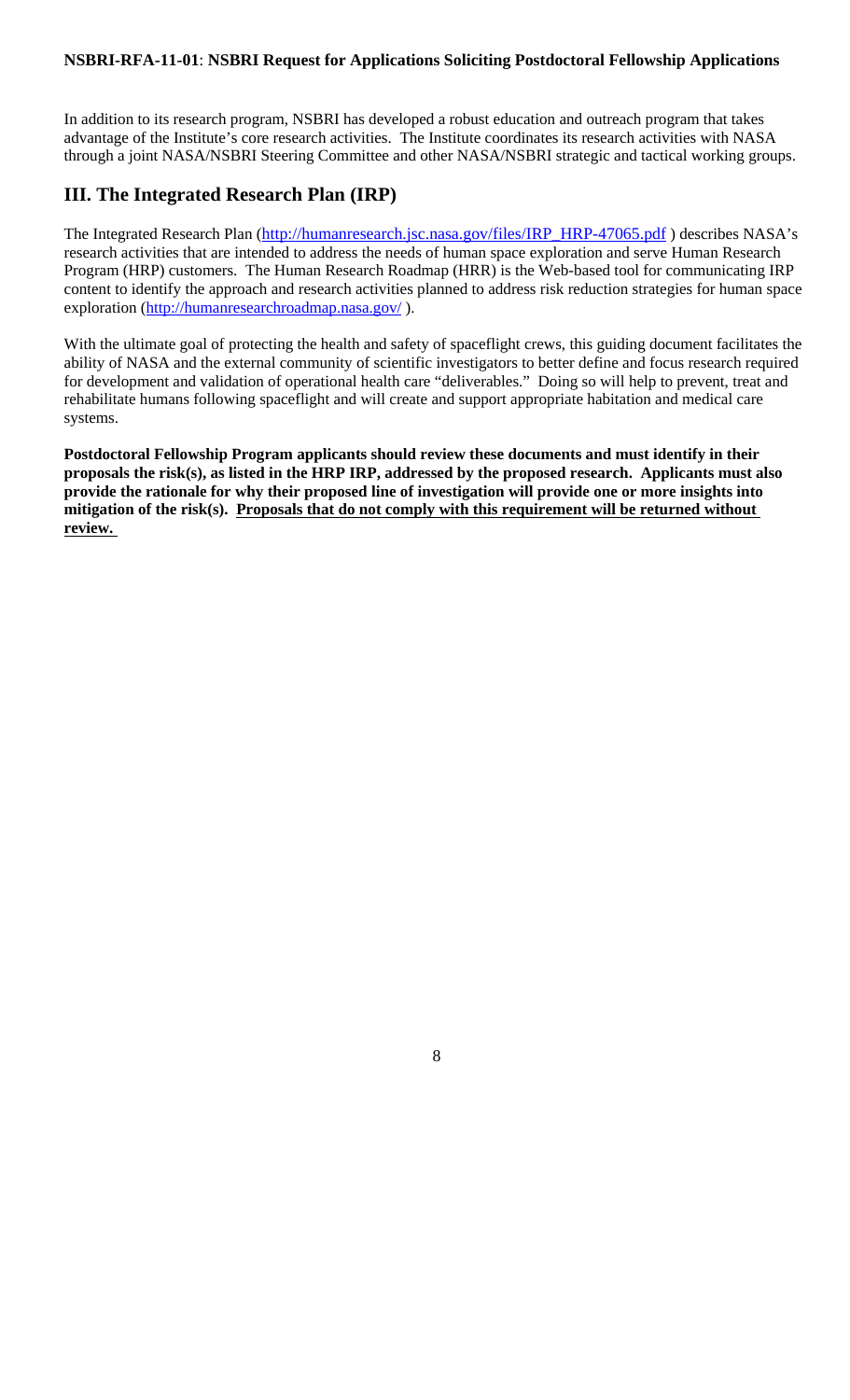# **IV. Explanation of Countermeasure Readiness Level and Technology Readiness Level**

# **Countermeasure Readiness Level (CRL)**

The use of the CRL scale allows NSBRI to:

1) define, assess and quantify the level of "countermeasure readiness;"

2) determine and describe how each funded research project fits into the countermeasure development "flow;" and 3) monitor progress in countermeasure development. This section describes this scale and how it is used. **The CRL of the proposed research must be identified in the application.** 

Figure 1 illustrates the CRL scale. It describes an incremental research program ranging from fundamental studies that suggest potential countermeasures to applied studies that allow the systematic evaluation and validation of countermeasures ready for operational implementation. Countermeasure development usually progresses through systematic research. Research flows through various levels of countermeasure readiness.

# **Figure 1. Countermeasure Readiness Level Scale**

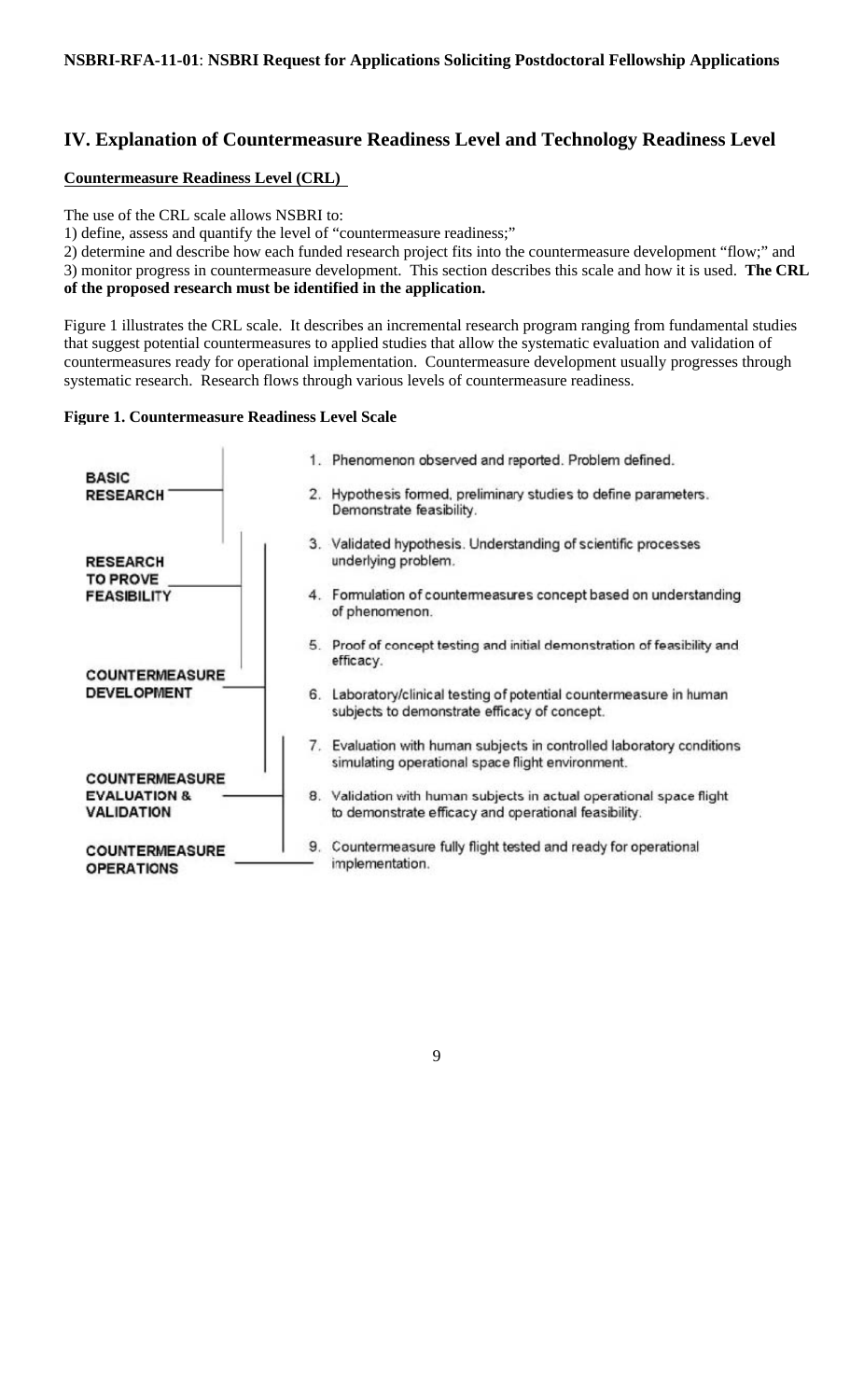# **Technology Readiness Level (TRL)**

Technology Readiness Level is a systematic measurement system that supports assessments of the maturity of a particular technology and the consistent comparison of maturity between different types of technology. In short, a TRL is a technology milestone (See Figure 2). **Technology projects must identify the TRL of the proposed research.**

|  | <b>Figure 2. Technology Readiness Level Scale</b> |  |  |
|--|---------------------------------------------------|--|--|
|  |                                                   |  |  |

| <b>Level</b>     | <b>Definition</b>                                                         |
|------------------|---------------------------------------------------------------------------|
| TRL 1            | Basic principles observed                                                 |
| TRL2             | Technology concept and/or application formulated                          |
| TRL3             | Analytical and experimental critical function/proof-of-concept            |
| TRL4             | Component and /or breadboard validation in lab                            |
| TRL5             | Component and/or breadboard in relevant environment                       |
| TRL <sub>6</sub> | System/subsystem model or prototype demonstration in relevant environment |
| TRL7             | Subsystem prototype in a space environment                                |
| TRL <sub>8</sub> | System completed and flight qualified through demonstration               |
| TRL9             | System flight proven through mission operations                           |

# **V. Bibliography**

1. **National Space Biomedical Research Institute Website** (http://www.nsbri.org/). Contains information on the Institute's science, technology and education programs, including detailed team activities and project summaries for all current and completed projects.

2. **NASA Human Research Program Integrated Research Plan.** The IRP describes the portfolio of HRP research and technology tasks. The IRP is the HRP strategic and tactical plan for research necessary to meet HRP requirements. Available at:

(http://humanresearch.jsc.nasa.gov/files/IRP\_HRP-47065.pdf )

3. **NASA Human Research Program Evidence Book.** Available at: http://humanresearch.jsc.nasa.gov/elements/smo/hrp\_evidence\_book.asp.

4. **Space Life Sciences Directorate Website** (http://slsd.jsc.nasa.gov/).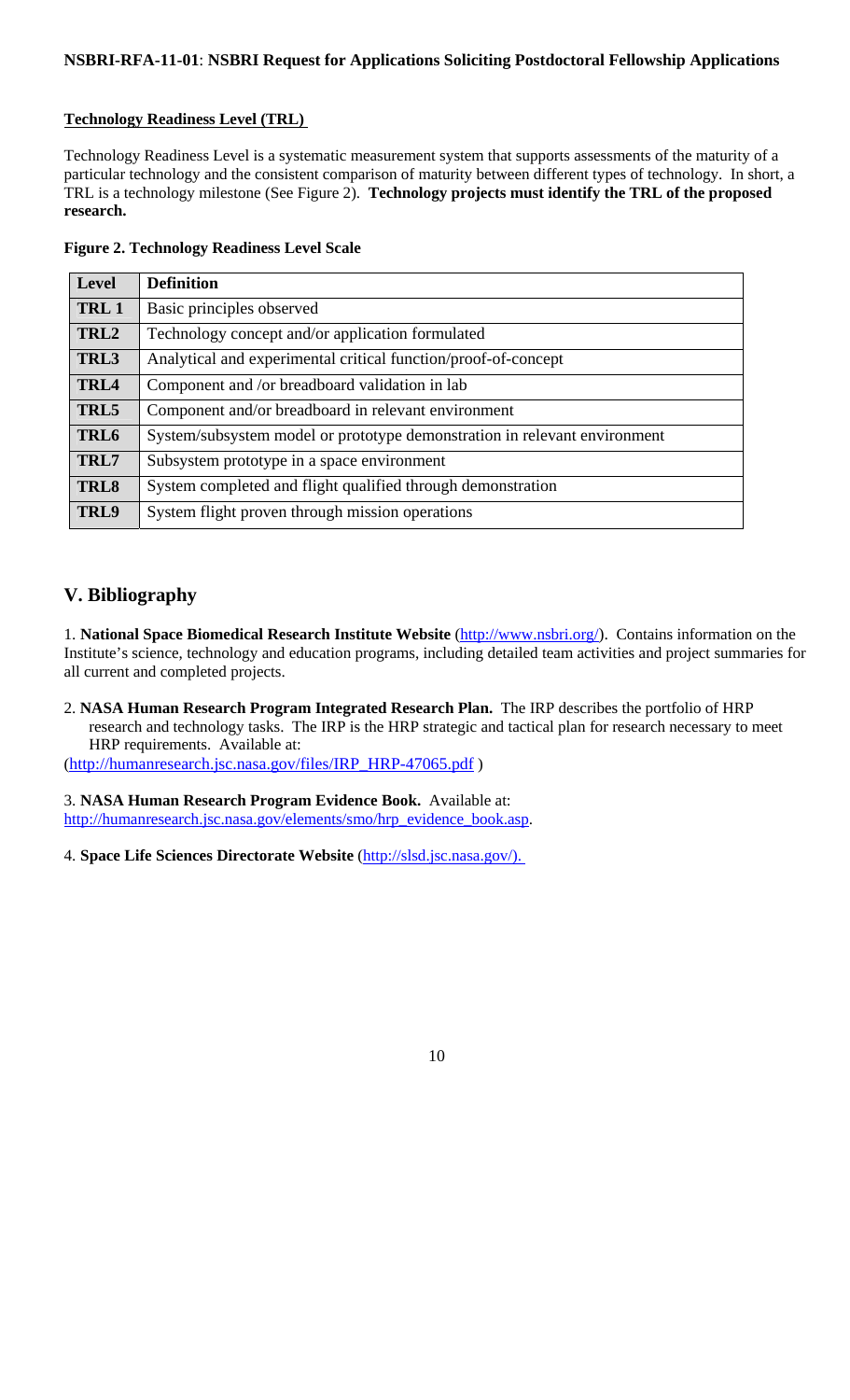5. **NASA Human Research Program Task Book (Program Tasks and Bibliography).** Provides information on currently funded and previously funded NSBRI and NASA Human Research Program tasks. The Task Book and Task Book Archives are available at: http://taskbook.nasaprs.com/peer\_review/index.cfm.

6. **Space Life Sciences Data Archive (LSDA).** An online database containing descriptions and results of completed NASA-sponsored flight experiments. Descriptions are included of experiments, missions, procedures, hardware, biospecimens collected, personnel and documents. Biospecimens that are available for research purposes are described in detail. A limited number of experiments contain final reports and spreadsheet data suitable for downloading. Data from human subjects are unavailable online for reasons of privacy. Internet address: .http://lsda.jsc.nasa.gov/lsda\_home.cfm.

7. **Small Clinical Trials: Issues and Challenges.** Institute of Medicine, National Academy Press, Washington, DC. http://www.nap.edu/books/0309073332/html/

8. **Sex and Gender: Exploring the Biological Contributions to Human Health.** *NIH Guidelines on the Inclusion of Women and Minorities as Subjects in Clinical Research, 59 Fed. Reg. 14508 (1994).*

9. **Safe Passage, Astronaut Care for Exploration.** Institute of Medicine, National Academy Press, Washington, DC (2001).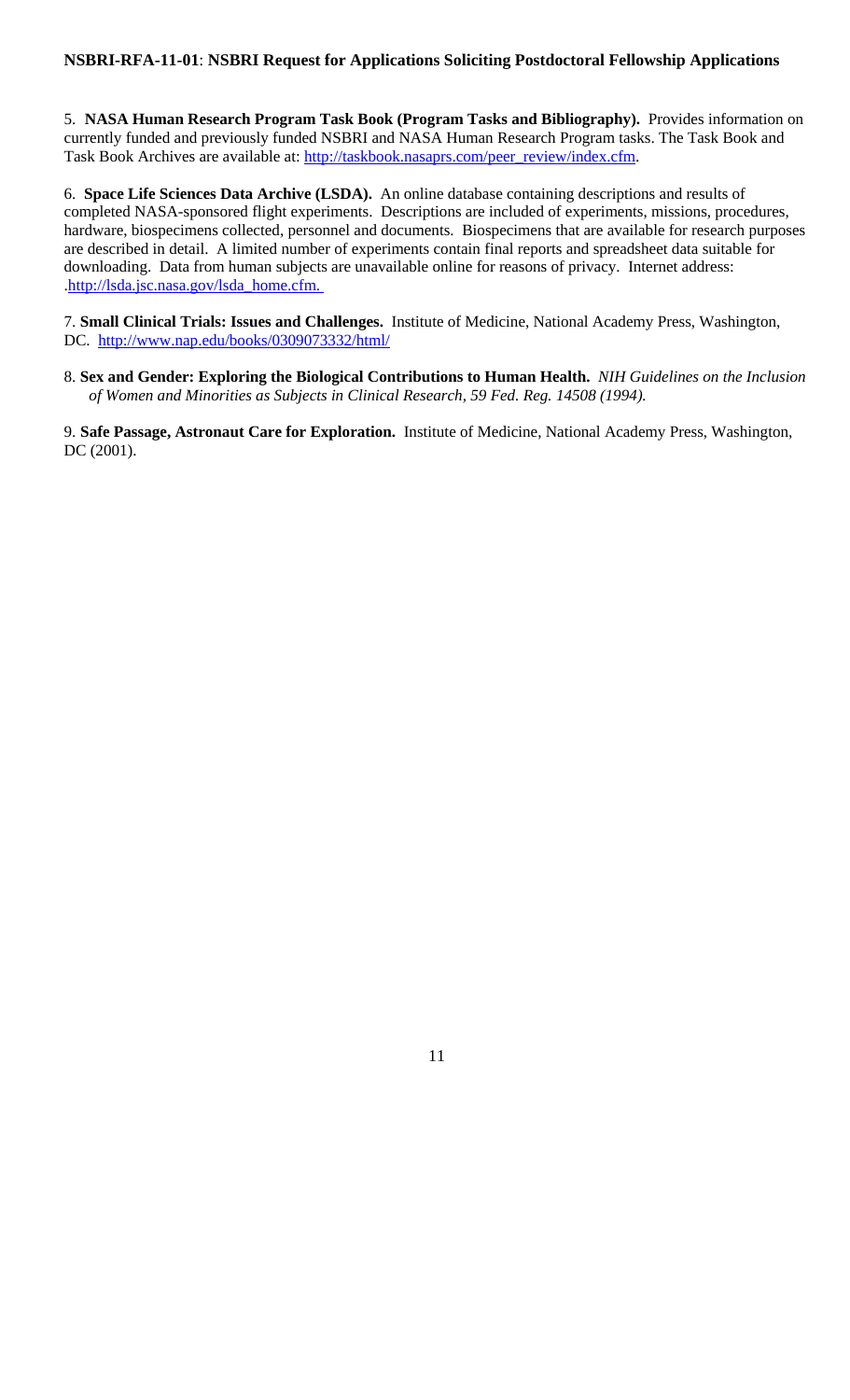# **APPENDIX B**

# **Specific Details Related to the Request for Applications**

**NOTE: The program is open to U.S. citizens, permanent residents or persons with pre-existing visas obtained through their sponsoring institutions that permit postdoctoral training for the project's duration. Please note that restrictions at NASA installations may impede full participation in some learning experiences by persons who have certain visa classifications. To be eligible for this program, Postdoctoral Fellows may not have more than 36 months (cumulative) of previous postdoctoral training as of the deadline for this proposal submission. The month and year of any previous postdoc experience(s) should be included in the CV and any gaps detailed also including the month and year.**

# **I. Research Opportunity – General Information**

To carry out NSBRI's primary mission of identifying, designing and developing effective countermeasures to address the biological and environmental impediments to human spaceflight, NSBRI focuses its research program on the primary needs of long-duration missions (e.g., several months on the International Space Station and exploration-class missions). These missions pose the greatest challenge to present and future space travelers, and meeting these challenges with appropriate countermeasures lies at the core of the NSBRI's responsibility.

Potential physiological changes that may occur during prolonged spaceflight include, among others, significant loss of muscle and bone mass, decreased dietary intake of nutrients, metabolic and endocrine alterations, important changes in cardiovascular function, and deleterious effects on sensorimotor performance. By addressing long-term missions, increased crew safety, health and performance will be realized for shorter-duration spaceflights.

NSBRI research is conducted in partnership with NASA using an integrated team approach. The teams focus on high-priority biomedical research problems, and investigators work together, within and between teams, to address complex risks that often require interdisciplinary expertise and resources. The value added in the integrated team approach leads to more effective outcomes-driven research than what is obtainable by a single project alone.

NSBRI has an essential enabling role for NASA: providing capabilities for countermeasures development research. The Institute engages scientists, engineers and clinicians and uses institutional resources to form a biomedical research community. Countermeasures research conducted by NSBRI's research community is integrated with the engineering and operational expertise of NASA to effectively manage health risks for long-duration human spaceflight.

The CRL and/or TRL that will result from the funding and conduct of the proposed research must be identified in the proposal. For further information, refer to Appendix A, Section IV.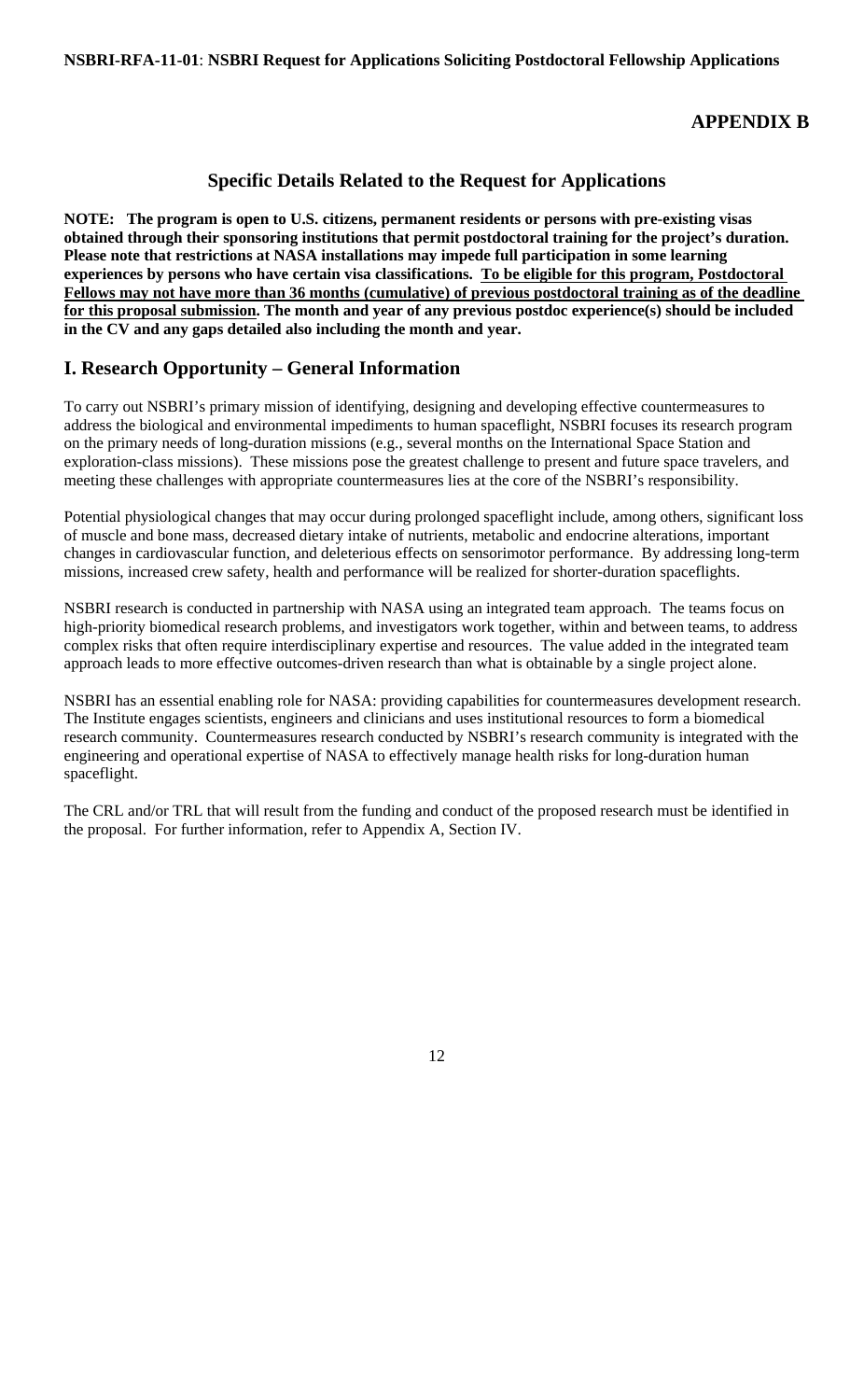# **II. NSBRI Team-Specific Research Focus and Opportunity**

Applications submitted to the NSBRI in response to this RFA should address one of the seven NSBRI research areas (http://www.nsbri.org/Research) or either of the two supplementary topics listed below. Proposals that impact more than one area should be directed to only one primary research area. Studies that cross disciplines are particularly encouraged, as are translational efforts aimed at moving from basic to more applied technology or countermeasure readiness levels.

Within the supplemental area of Nutrition, proposals that investigate the following topics are encouraged:

- 1. Assessment of nutrient kinetics to enable estimations of the nutrient content of a food over its shelf life without conducting an actual shelf life study. Nutrients to be assessed may include, but are not limited to, vitamin A, vitamin C, folic acid, and thiamin.
- 2. Studies of nutrient quality and/or availability. Because vitamin degradation is known to depend on environmental factors, pH, oxygen availability, percent moisture, and processing history, any or all of these factors may be considered.

It is recommended that Postdoctoral Fellowship Program applicants carefully review the NSBRI website for information on the team(s) relevant to a proposal. These web pages are referenced in the following subsections, which are provided to guide proposers to the key problems and issues that are central to each research area. In all cases, proposals must represent questions and be relevant to priorities enumerated in the IRP at: (http://humanresearch.jsc.nasa.gov/files/IRP\_HRP-47065.pdf ).

Proposals in problem modeling, space medicine and technology that are relevant to countermeasure development within the scope of the NSBRI mission are invited but must address one of the research areas discussed below. NSBRI seeks innovative projects of two years in duration and of varying scope that will produce clear deliverables. A competitive opportunity for a third year of funding is available depending on existing NSBRI resources and if evaluation by the NSBRI Executive Science and Medicine Council determines that this is warranted based on the awardee's performance during the first two years of funding. Applicants are encouraged to define clear milestones and to collaborate with experts, as appropriate, to maximize the likelihood of success and the impact of their proposed research.

#### **1. NSBRI Cardiovascular Alterations Team**

The Cardiovascular Alterations Team is determining the effects of long-duration spaceflight on the heart and blood vessels and designing novel therapies for combating the effects of prolonged cardiovascular deconditioning. These strategies include developing training regimens as well as pharmacologic and nutritional interventions. Team information, including research goals and priorities, is located at http://www.nsbri.org/Research/Cardio.html.

## **2. NSBRI Human Factors and Performance Team**

The Human Factors and Performance Team is studying ways to improve daily living and keep crewmembers healthy, productive and safe during exploration missions. Overall Team aims are to reduce performance errors and mitigate habitability, environmental and other behavioral factors that pose significant risk to mission success. The Team develops guidelines for human systems design and information tools to support crew performance. Team members are examining ways to improve sleep and scheduling of work shifts as well as how specific types of lighting in the craft and habitat can improve alertness and performance. Other projects address nutritional countermeasures and how factors in the environment can impact crew health. Team information, including research goals and priorities, is located at http://www.nsbri.org/Research/HFP.html.

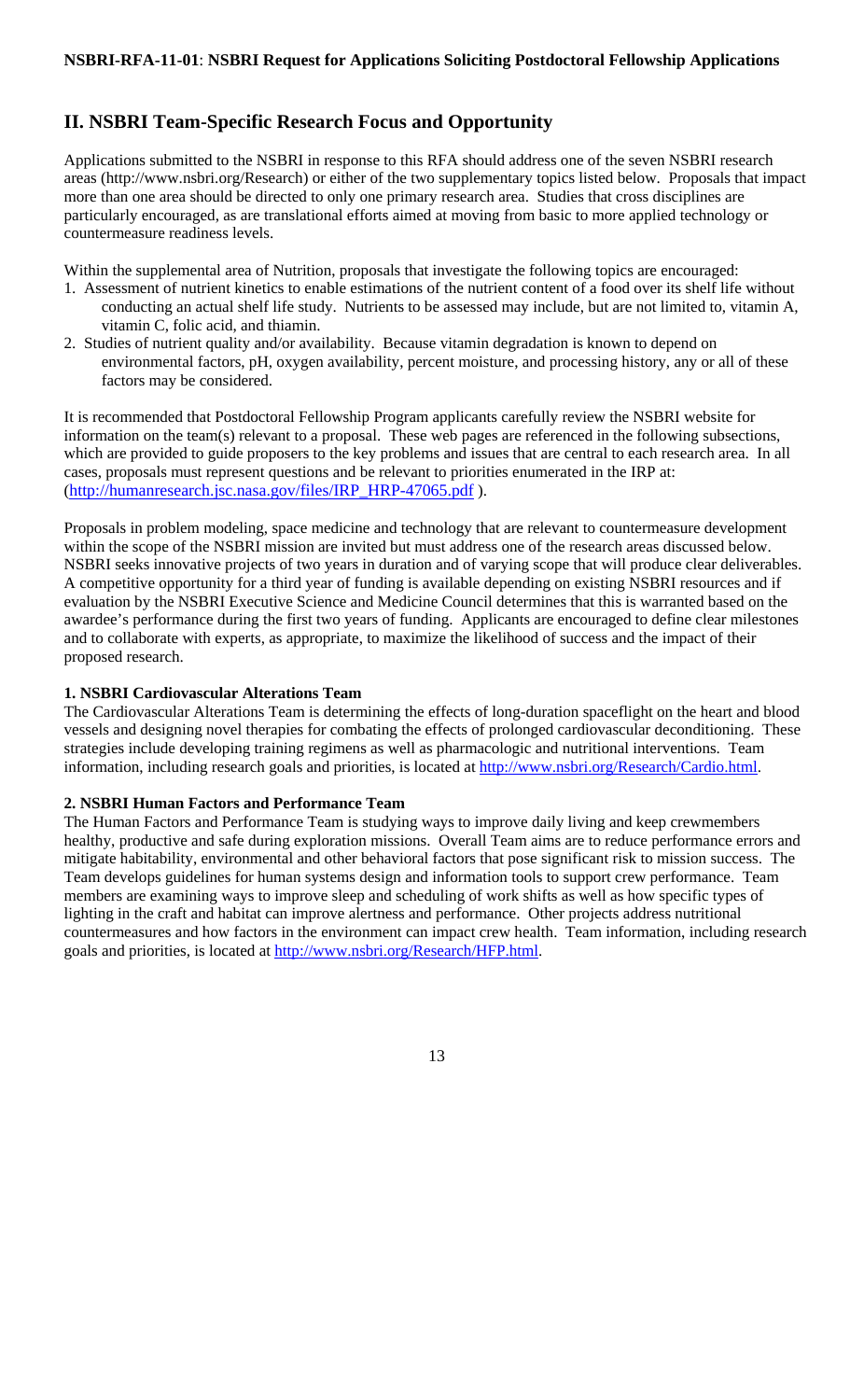# **3. NSBRI Musculoskeletal Alterations Team**

The Musculoskeletal Alterations Team is studying the mechanisms involved in bone and muscle loss and whether reduced gravity increases risk of bone breaks and impairs fracture healing. In addition to identifying ways to enhance the benefits of exercise for maintenance of musculoskeletal function, the Team also seeks to develop methods to prevent or reduce the loss by considering nutritional and pharmaceutical interventions to complement exercise. Team information, including research goals and priorities, is located at http://www.nsbri.org/Research/MusculoSkeletal.html.

## **4. NSBRI Neurobehavioral and Psychosocial Factors Team**

The Neurobehavioral and Psychosocial Factors Team is concerned with methods crews use to deal with stress, isolation, confinement and the challenges of long-duration space missions. In addition to identifying neurobehavioral and psychosocial risks to crew health, safety and productivity, Team objectives include developing methods to monitor cognitive function and behavior and countermeasures to enhance performance, motivation and quality of life. Leadership style, crew composition, organization and communication are also being investigated to optimize crew effectiveness and mission success. Team information, including research goals and priorities, is located at http://www.nsbri.org/Research/Psycho.html.

## **5. NSBRI Radiation Effects Team**

Extended missions will expose astronauts to greater levels and more varied types of radiation. High levels of radiation may kill cells, damage tissue and cause mutations; other effects of acute exposure include prodromal syndrome, skin reactions and hematologic disorders. On exploration missions, radiation exposure from solar particle events could impair an astronaut's performance and result in mission failure. The Radiation Effects Team is focused on understanding and mitigating the risks related to exposure to various types of space radiation, with an emphasis on acute effects. Projects are developing countermeasures to mitigate the effects of radiation exposures and designing devices to monitor radiation during extravehicular activities. Team information, including research goals and priorities, is located at http://www.nsbri.org/Research/Radiation.html.

## **6. NSBRI Sensorimotor Adaptation Team**

The Sensorimotor Adaptation Team is developing pre-flight and in-flight training countermeasures, so that astronauts can adjust more rapidly to gravitational changes that can result in disorientation, motion sickness and a loss of sense of direction. These disturbances can impact operational activities including approach and landing, docking, remote manipulation, extravehicular activity, and post-landing normal and emergency egress. Team information, including research goals and priorities, is located at http://www.nsbri.org/Research/Neuro.html.

#### **7. NSBRI Smart Medical Systems and Technology Team**

The Smart Medical Systems and Technology Team is developing smart, integrated medical systems to assist in delivering quality health care. These systems must be small, low-power, noninvasive or minimally invasive, and versatile. Possible technologies needed include ultrasound diagnostics and therapeutics, routine risk and healthmonitoring systems, and automated systems and devices to aid in decision-making, training and diagnosis. New technologies developed by this Team will have immediate benefits to medical care on Earth. Team information, including research goals and priorities, is located at http://www.nsbri.org/Research/SmartTech.html.

# **III. Award Information**

Selected proposals are expected to be funded for two years. A competitive opportunity for a third year of funding is available depending on existing NSBRI resources and if evaluation by the NSBRI Executive Science and Medicine Council determines that this is warranted based on the awardee's performance during the first two years of funding. The assumed starting date will be October 1, 2011. This date is somewhat flexible, however, and will be negotiated with each selected Postdoctoral Fellow. The Postdoctoral Fellowship award will be funded as a stipend of \$42,500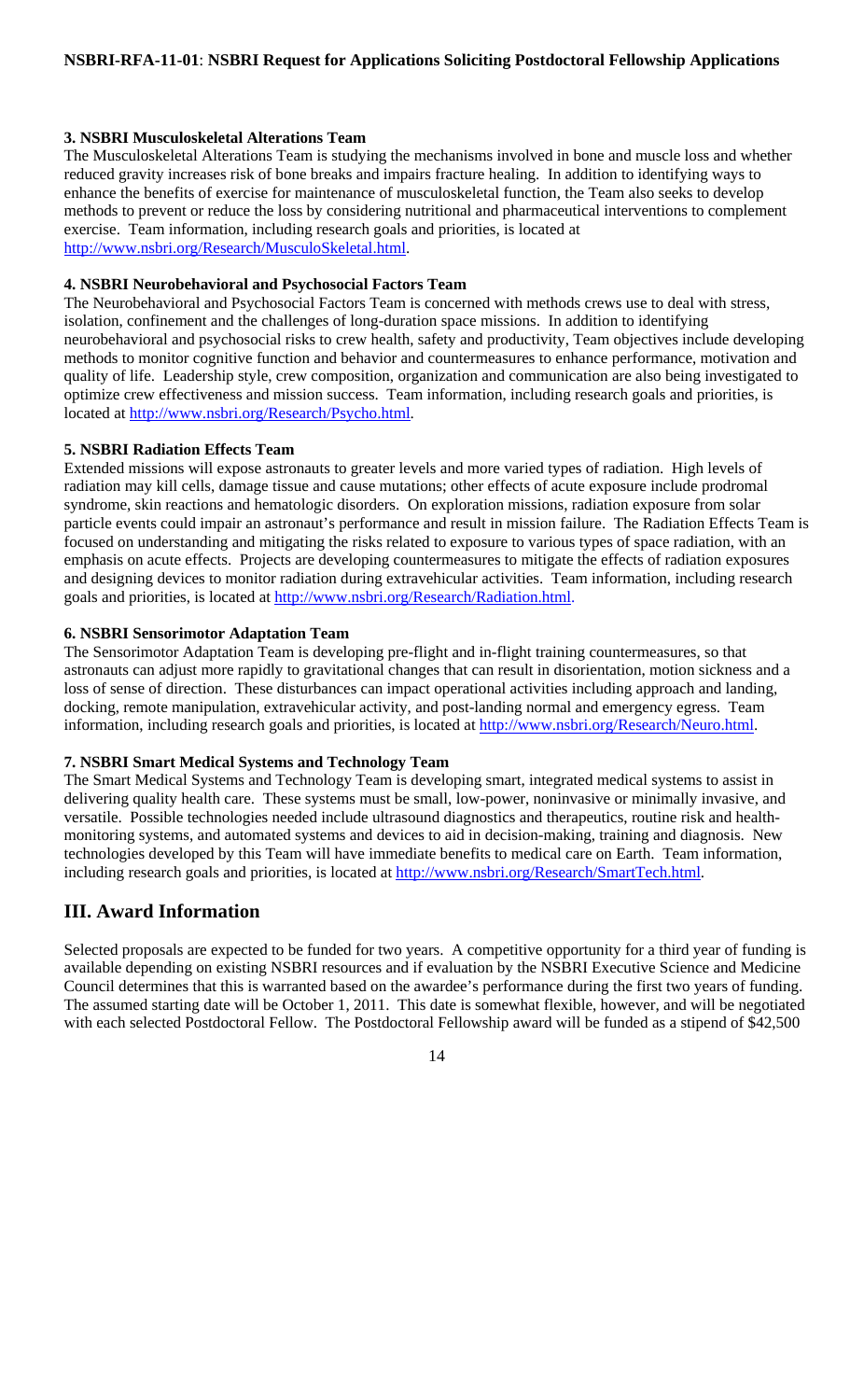for the first year with a 3% increase in the second year; an additional allowance for health insurance will be included. Additional funding will be provided for travel to a mandatory NSBRI meeting of Postdoctoral Fellows at the annual NSBRI/NASA Investigators' Workshop, a research team meeting, and a scientific meeting of the Postdoctoral Fellow's choice.

The Postdoctoral Fellow will also be expected to attend a 4- to 5-day NSBRI Summer Bioastronautics Institute at Baylor College of Medicine in Houston hosted by the NSBRI Postdoctoral Fellowship Program Coordinator and the NSBRI Education Team and will include a visit at the NASA Johnson Space Center to become familiar with the research facilities and programs available at that institution (costs also covered by NSBRI). The time period for the Johnson Space Center visit will be arranged by the Fellowship Program and will occur during late May and early June 2012.

The mechanism of support will be an NSBRI cooperative sub agreement with funds provided by NASA to the NSBRI through a cooperative agreement (Cooperative Agreement NCC 9-58) with NASA Johnson Space Center.

# **IV. Eligibility**

# **A. Eligibility of Applicants**

Scientists or physician-scientists who hold any of the following degrees are eligible: Ph.D., M.D., M.D./Ph.D., D.Sc., Sc.D., D.V.M., D.O., or equivalent. Applicants must have completed the clinical portion of the training program, if applicable to their field, by the time of award activation.

Research proposals will be accepted from all categories of organizations, public and private, and for profit and nonprofit, such as universities, colleges, hospitals, laboratories, units of state and local governments, and eligible agencies of the Federal Government. In most cases, only approved applications from U.S. institutions will be selected for funding. Postdoctoral Fellowship Program applicants may collaborate with universities, Federal Government laboratories, the private sector, and state and local government laboratories. In all such arrangements, the applying entity is expected to be responsible for administering the project according to the management approach presented in the proposal.

The applying entity must have in place a documented base of ongoing, high-quality research in science and technology or in those areas of science and engineering clearly relevant to the specific programmatic objectives and research emphases indicated in this Request for Applications. **Present or prior support by NASA or the NSBRI of research or training in any institution or for any investigator is neither a prerequisite to submission of an application nor a competing factor in the selection process. Non-NSBRI researchers are encouraged to apply as Mentors.**

# **B. Additional Guidelines Applicable to Foreign Applicants**

The program is open to U.S. citizens, permanent residents or persons with pre-existing visas obtained through their sponsoring institutions that permit postdoctoral training for the project's duration. Please note that restrictions at NASA installations may impede full participation in some learning experiences by persons who have certain visa classifications. All proposals must be in English and comply with all other submission requirements stated in the NSBRI-RFA.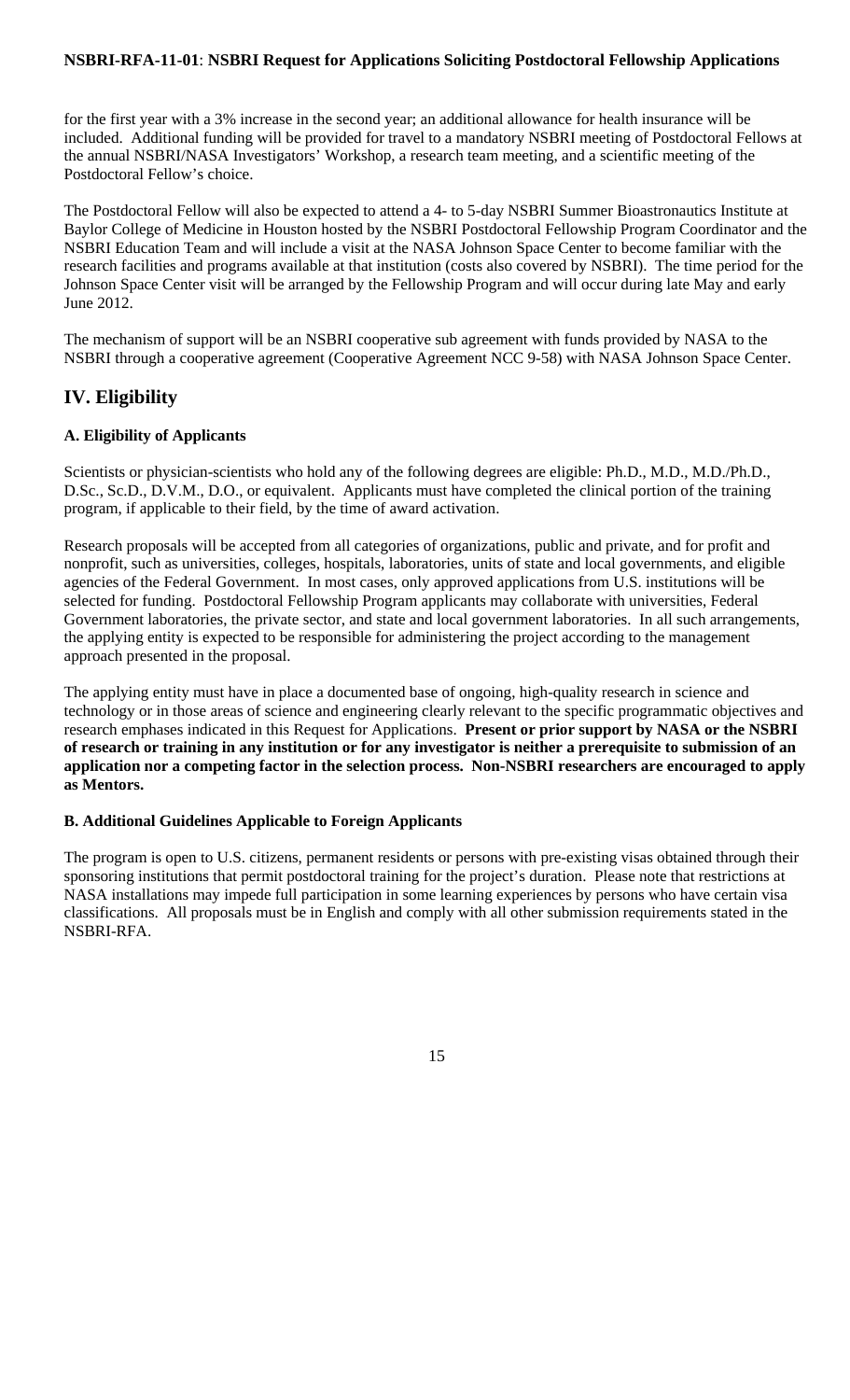# **V. Application Procedures for the NSBRI Postdoctoral Fellowship Program**

# **A. Source of Application Materials**

All information needed to submit an electronic proposal in response to this solicitation is contained in this RFA and in a companion document entitled "Guidebook for Proposers Responding to a NASA Research Announcement (NRA) or Cooperative Agreement Notice (CAN) Edition 2011" (hereafter referred to as the *Guidebook for Proposers*) that is located at: http://www.hq.nasa.gov/office/procurement/nraguidebook/.

In cases where the Guidebook for Proposers and this RFA conflict, the RFA language shall take precedence.

Proposal submission questions will be answered and published in a Frequently Asked Questions (FAQ) document. This FAQ will be posted on the NSPIRES solicitation download site alongside this RFA, and will be updated periodically between submission release and the proposal due date.

## **B. Content and Form of Proposal Submission**

## **1. NSPIRES Proposal Data System**

## **a) NSPIRES Registration**

This RFA requires that the proposer register key data concerning their intended submission with the NASA Solicitation and Proposal Integrated Review and Evaluation System (NSPIRES) located at http://nspires.nasaprs.com. **Potential applicants are urged to access this site well in advance of the proposal due date(s) to familiarize themselves with its structure and enter the requested identifier information.** It is especially important to note that every individual named on the proposal's *Cover Page* (see below) must be registered in NSPIRES and that such individuals must perform this registration themselves; that is, no one may register a second party, even the Mentor of a proposal in which that person is committed to participate. This data site is secure, and all information entered is strictly for NSBRI use only. In NSPIRES, the Mentor is identified as the Principal Investigator (PI) and the Trainee is identified as the Postdoctoral Fellow.

Every organization that intends to submit a proposal in response to this RFA, including educational institutions, industry, nonprofit institutions, NASA Centers, and other U.S. Government agencies, **must be registered in NSPIRES prior to submitting a proposal**. Such registration must be performed by an organization's electronic business point-of-contact (EBPOC) in the Central Contractor Registry (CCR).

NSPIRES help topics may be accessed through the NSPIRES online help site at:

http://nspires.nasaprs.com/external/help.do. For any questions that cannot be resolved with the available online help menus, requests for assistance may be directed by email to **nspires-help@nasaprs.com** or by telephone to 202-479-9376, Monday through Friday, 8 a.m. to 6 p.m., Eastern Time.

#### **b) Electronic Submission**

**Notices of Intent and proposals must be submitted electronically, and all proposers are required to use NSPIRES. Any proposal not submitted through the NSPIRES portal and sent directly to NSBRI by email, fax or other means will be returned without review.** NSBRI Postdoctoral Fellowship Program proposals must be submitted electronically by one of the officials at the Mentor's (PI) organization who is authorized to make such a submission. It is strongly recommended that the Postdoctoral Fellow work closely with his/her Mentor to ensure the proposal is submitted by the due date and time listed in this solicitation. Proposals will not be accepted after the listed due date and time.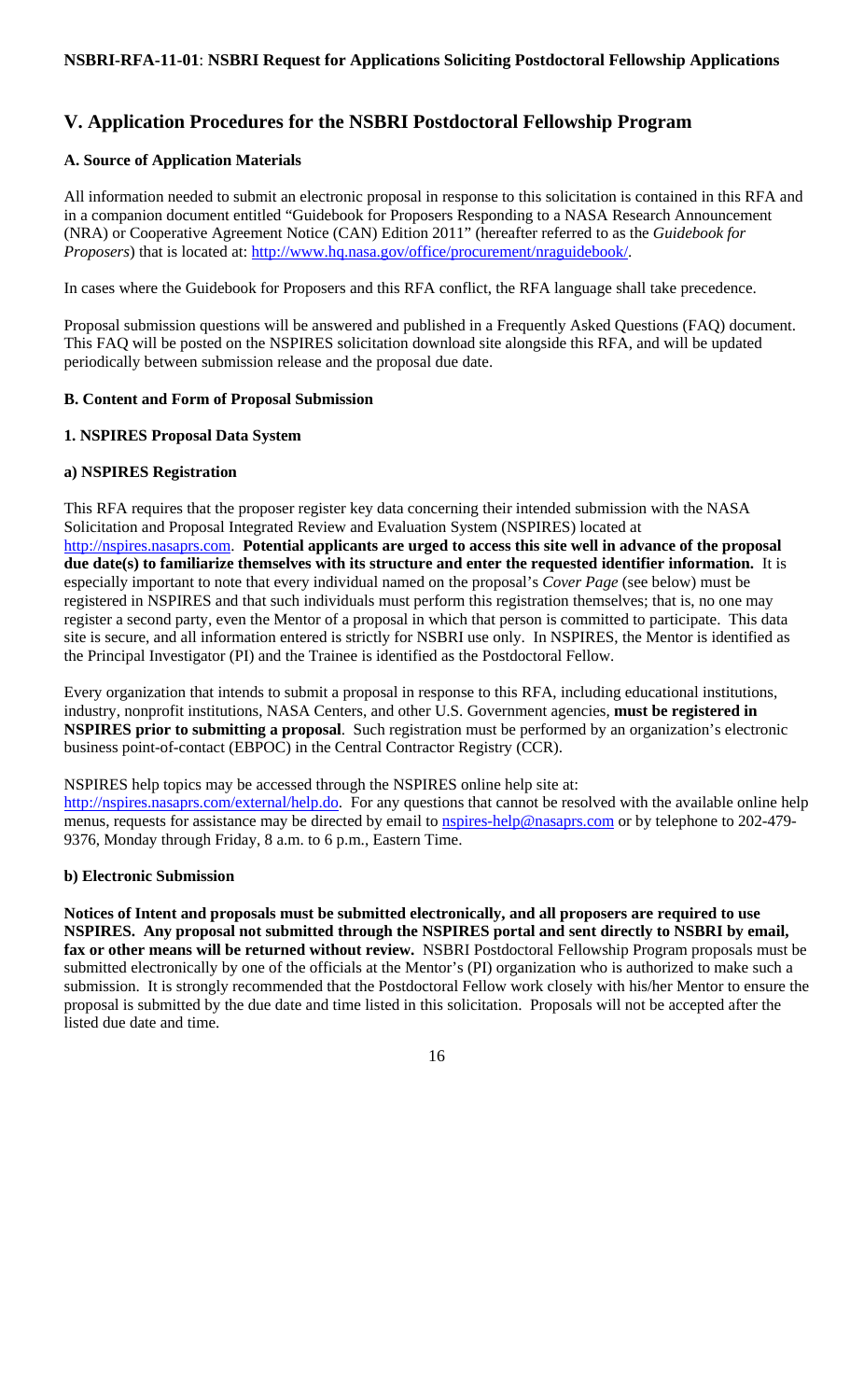NSPIRES accepts fully electronic proposals through a combination of data-based information (e.g., the electronic *Cover Page* and its associated forms) and an uploaded PDF file that contains the body of the proposal. The NSPIRES system will provide a list of all elements that make up an electronic proposal, and the system will conduct an element check to identify any item(s) that is (are) apparently missing or incomplete. Note that a failed element check will not preclude submission, but rather it will serve as a warning that a proposal may be incomplete. Proposers are particularly encouraged to begin their submission process early. Proposers submitting a Notice of Intent (NOI) will have the option of building a proposal based on the stored NOI information within the NSPIRES database.

Requests for assistance in accessing and/or using NSPIRES may be directed by email to nspires-help@nasaprs.com or by telephone to 202-479-9376, Monday through Friday, 8 a.m. to 6 p.m., Eastern Time. Frequently Asked Questions (FAQs) may be accessed through the Proposal Online Help site at http://nspires.nasaprs.com/external/help.do. Tutorials of NSPIRES are available at: http://nspires.nasaprs.com/tutorials/index.html.

Before beginning an online application, the Postdoctoral Fellow must ensure that:

1) The Organization to which the Postdoctoral Fellow is applying is registered with NSPIRES.

2) The Mentor (PI) is registered with NSPIRES, and is affiliated with the Organization to which the Postdoctoral Fellow is applying.

3) The Mentor (PI) knows the name of the Authorized Organizational Representative (AOR) of the Organization, and the AOR is registered with NSPIRES.

4) The Postdoctoral Fellow is registered with NSPIRES.

# **2. Instructions for Preparation of NOI**

To facilitate planning for the review process, applicants are requested to submit an NOI through NSPIRES by following the online instructions. **NOIs must be electronically submitted by May 18, 2011**, through the NSPIRES website **(**http://nspires.nasaprs.com**)**.

The Mentor (PI) must initiate the proposal for the Postdoctoral Fellow in NSPIRES. After logging in to NSPIRES, the Mentor will:

1) Select the "Proposals" link

2) Select the "Create NOI" link

3) Select "NSBRI Announcement Soliciting Postdoctoral Fellowship Applications" from the list of open solicitations

4) Create the NOI Title

5) Link the NOI to the Mentor's organization

6) Save the NOI

7) On the "View NOI" page, select the "Proposal Team" link

8) Select the "Add Team Member" button *(Note: the Postdoctoral Fellow must be registered in NSPIRES)* 

9) Search for the name of the Postdoctoral Fellow, select the Postdoctoral Fellow

10) On the "Add Team Member" page, assign Role/Privileges to the Postdoctoral Fellow

11) Select "Postdoctoral Fellow Role"

12) Grant Edit privileges to the Postdoctoral Fellow

13) Select NO to the two questions that follow the section entitled "U.S. Government Agency & International Participation"

14) Click "Save"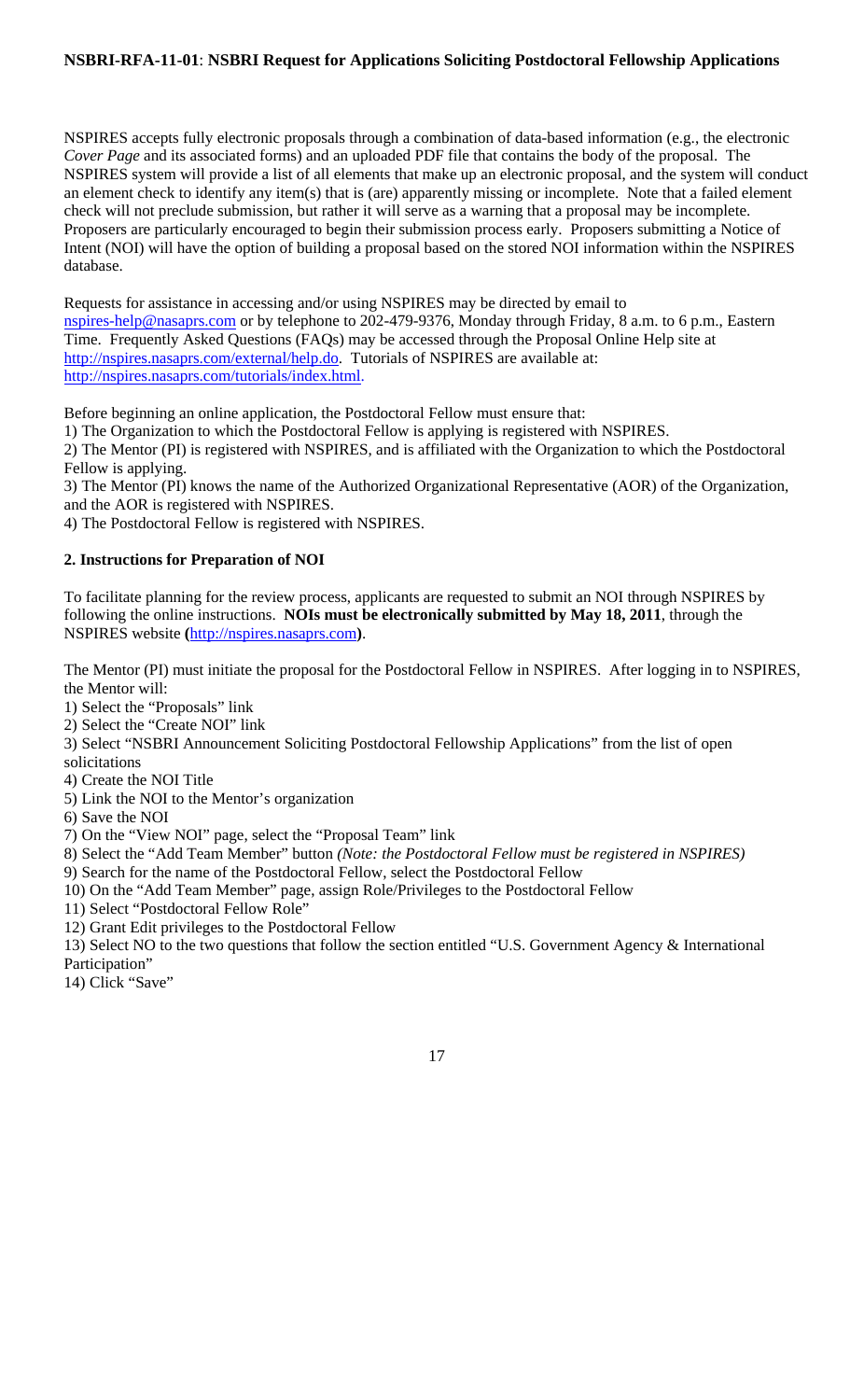**After being granted editing privileges by the Mentor, the Postdoctoral Fellow must complete the NOI application. The Mentor must submit the NOI to NSBRI through NSPIRES after the Postdoctoral Fellow has completed the application.** 

Please refer to the NSPIRES tutorial at **http://nspires.nasaprs.com/tutorials/index.html** for online help. All information entered will remain private until the electronic submission is completed. **Please note that NOI are requested, but not required, for submission of a Postdoctoral Fellowship Program application. Failure to submit a NOI will not impact the selection process.**

#### **3. Instructions for Preparation of Proposals**

As with the NOI, the NSPIRES system will guide proposers through submission of all required proposal information. Please note that previously submitted NOI information will be automatically transferred to the proposal. Please refer to the online NSPIRES tutorials at http://nspires.nasaprs.com/tutorials/index.html for help.

**Proposals must be prepared by the Postdoctoral Fellow in conjunction with their Mentor. Proposals will be submitted by the Mentor (PI) and an official of the Mentor's organization after the Mentor (PI) has released the prepared proposal to the Authorized Organizational Representative (AOR).** It is strongly recommended that the Postdoctoral Fellow work closely with the Mentor to ensure the proposal is submitted by the due date and time listed in this solicitation. **Proposals will not be accepted after the listed deadline.** Only the Mentor can initiate the creation of a proposal. To create the proposal from a submitted NOI, the Mentor will:

- 1) Login to NSPIRES and click on "Proposals"
- 2) Click on the "Create Proposal" button in the upper right hand corner of the screen
- 3) Select "NOI" to prepare a proposal from the NOI submission
- 4) Follow the online instructions to save the NOI as a Proposal

5) The Postdoctoral Fellow will then be able to complete the proposal application by following the step-by-step instructions provided in NSPIRES.

To initiate a new proposal without having submitted an NOI, the Mentor must create the new proposal and assign the Postdoctoral Fellow as a team member with editing privileges as described in the NOI section. The Postdoctoral Fellow will then be able to access and create the proposal application.

## **Please note that the Proposal Summary, Business Data, Program Specific Data and Proposal Team are required Cover Page Elements for a proposal. A budget is not required for this solicitation, and the budget forms do not need to be completed. The proposal summary should be between 100-300 words and written for the lay reader.**

NSPIRES allows for the upload of several proposal components as individual documents. However, to ensure proper proposal transmission, please provide only **one** PDF attachment upload ordered as follows:

- 1. *Mentor Statement (See Appendix B, V.B.3.a)*
- 2*. Biographical Sketches for the Mentor and Postdoctoral Fellow (See Appendix B, V.B.3.b)*
- 3. *Facilities and Equipment (See Appendix C, c.6)*
- 4. *Research Plan (See Appendix B, V.B.3.d; no longer than 12 pages)*
- 5. *Current Support (See Appendix C, c.8)*
- 6. *Special Matters Animal Care or Human Subjects Certifications, if applicable (see Appendix B, V.B.3.f)*
- 7. *Vertebrate Animal Scientific Review (VASR), if applicable (see Appendix B, V.B.3.g)*
- 8. *References and Citations (See Appendix B, V.B.3.h)*
- 9. *Appendices and Reprints (See Appendix B, V.B.3.i)*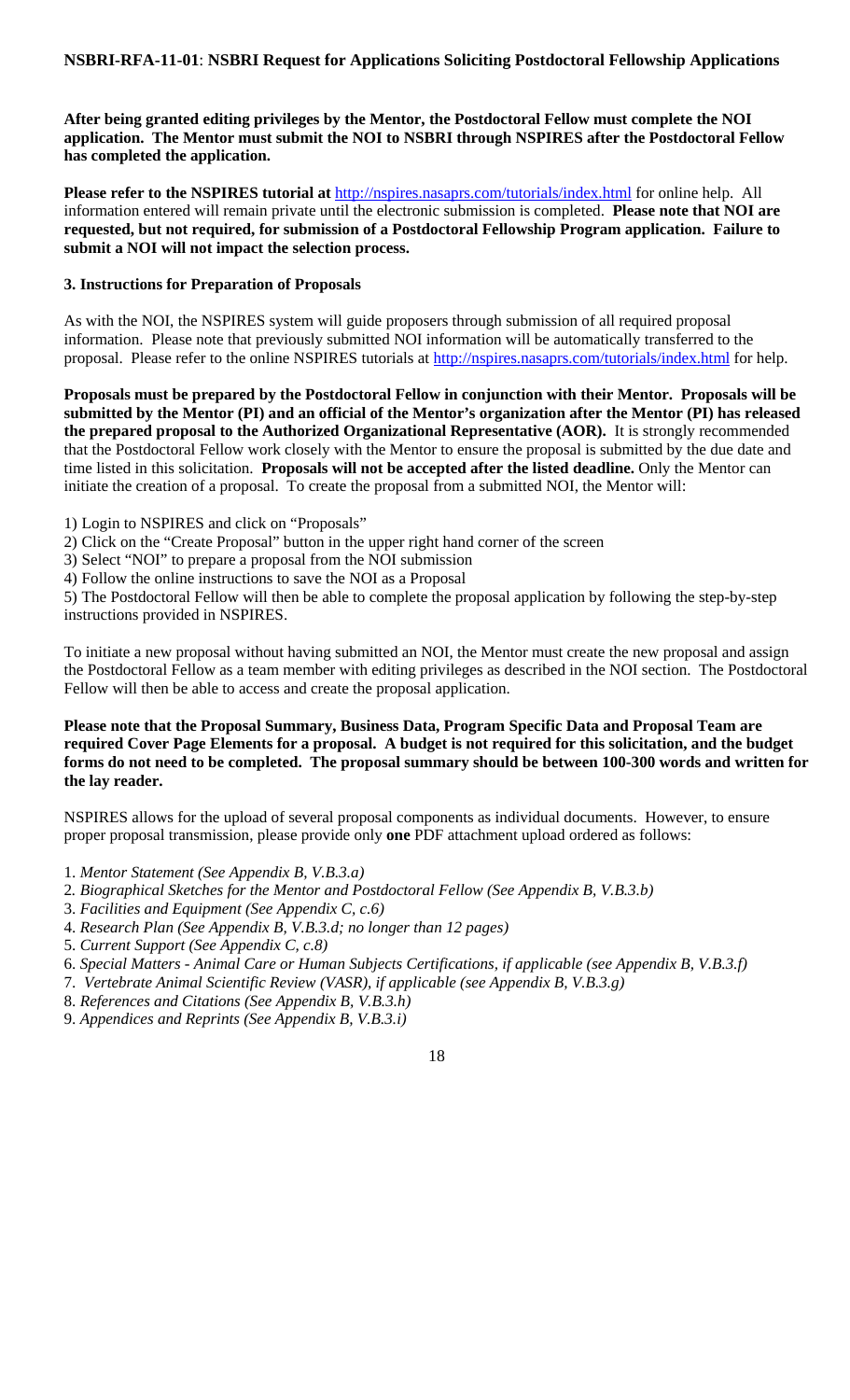The NSPIRES proposal submission process ensures that a minimum set of required proposal cover page fields are completed. Provision of the proposal summary and business data elements of the cover page will be necessary in order for the AOR to submit the proposal. If either of these two proposal elements is incomplete, the "View Proposal/Check Elements" function of NSPIRES will display red "error" flags and messages to alert the user to the information that is required but missing, and the "Submit Proposal" button will not be available. Although the PI will be able to release the proposal to the AOR, the proposal cannot be submitted by the AOR until these required fields are complete. Any additional information that is missing will be identified by yellow "warning" flags. Proposers are reminded to check the solicitation instructions to ensure compliance with all instructions, as adherence to these two element validation checks alone is insufficient to guarantee a compliant proposal. Additionally, in those cases where instruction in the RFA contradicts an NSPIRES warning, the NSPIRES yellow "warning" may be ignored. Proposers should follow the RFA instructions closely to help ensure submission of a compliant proposal.

It is essential that all PDF files generated and submitted meet NASA requirements. At a minimum, it is the responsibility of the proposer to:

1. ensure that all PDF files are unlocked and that edit permission is enabled – this is necessary to allow NSPIRES to concatenate submitted files into a single PDF document; and

2. ensure that all fonts are embedded in the PDF file and that only Type 1 or TrueType fonts are used. In addition, any proposer who creates files using TeX or LaTeX is required to first create a DVI file and then convert the DVI file to Postscript and then to PDF.

The NSPIRES system is limited in the character sets that can be used in filling out online forms. Please refer to the online tutorials when using special characters. Alternatively, spell out special characters where possible (such as micro rather than the Greek symbol). Applicants are encouraged to preview their proposal prior to releasing the proposal to their designated Organization by clicking the "Generate" button at the bottom of the View Proposal Screen in NSPIRES. The "Generate" feature allows applicants to preview their entire proposal in a single PDF file prior to submittal, but it is not a required step in the submission process.

A recently identified NSPIRES "bug" may prevent you from generating a preview copy of your entire proposal prior to submission. If you encounter this issue, this in no way will prevent you from submitting your proposal. This bug is tied to proposal PDF documents generated through the Office 2007/2010 interface. You are encouraged to use a stand-alone PDF converter, such as Adobe Writer, to convert your proposal document to PDF for transmission. See http://nspires.nasaprs.com/tutorials/PDF\_Guidelines.pdf for more information on creating PDF documents that are compliant with NSPIRES.

There is a recommended 10 MB size limit for proposals (Section 2.3(c) of the NASA Guidebook for Proposers). Large file sizes can impact the performance of the NSPIRES system. Most electronically submitted proposals will be less than 2 MB in size.

#### **The following is required, and supersedes the information provided in the** *Guidebook for Proposers.*

#### **a) Mentor Statement**

The Mentor must provide a "Mentor Statement" indicating that the Postdoctoral Fellow will be fully supported by his/her laboratory if the Fellowship is granted. The statement should indicate that a structured mentoring program will be in place and will address 1) the mentor's ability to cover the cost of all research to be performed by the Postdoctoral Fellow including animals, reagents, and any unique support and/or required expertise beyond that of the mentor's laboratory (i.e. facilities, other scientific or technical expertise); 2) a plan for development of the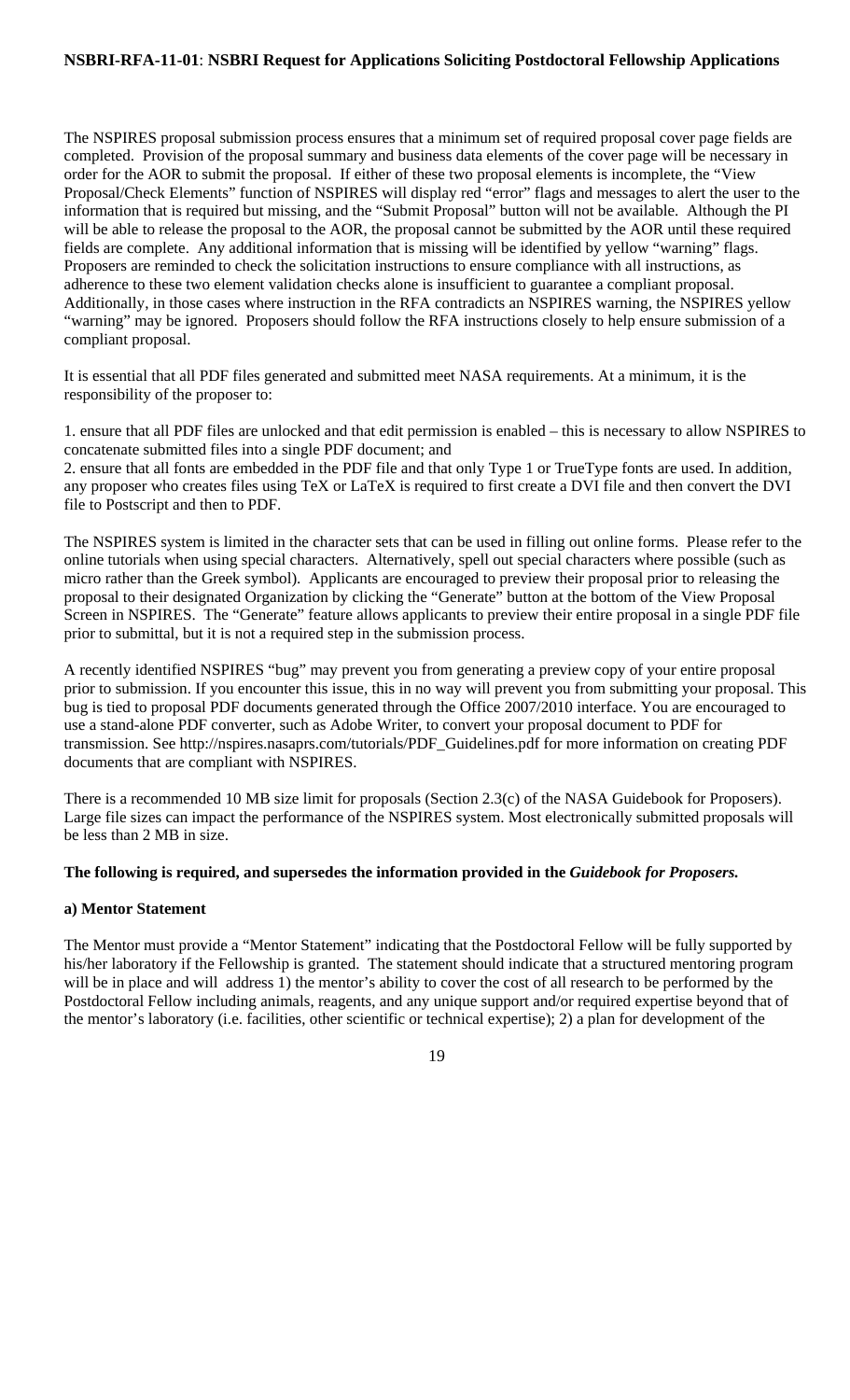fellow's career (to include research ethics, human subjects, animal use, grant preparation, effective CV preparation, career interview skills, effective scientific writing and communication skills, networking, and mentoring skills for the future); 3) previous successful experiences in guiding the research efforts and career development of students and postdoctoral fellows; and 4) a discussion of the potential fellow's strengths as a researcher and potential for a successful career in space life sciences research. Although not required, the Mentor should consider providing the fellow with educational and outreach opportunities that will target K-12 teachers and non-science audiences in the community. Partnering with established outreach programs is particularly encouraged.

The Mentor Statement should be written considering the scientific and educational goals of NSBRI, especially the goal of the Postdoctoral Fellowship Program to train outstanding independent, productive investigators in spacerelated biomedical/biotechnological research.

The entire Mentor Statement should not exceed four pages of single-spaced text using 12-point font with 1-inch margins.

# **b) Biographical Sketches and Information**

The fellowship applicant should provide a comprehensive CV in a format of his/her choice; this document will not count toward the application page limitation, and should include the month and year of the award of the professional degree (as detailed in Appendix B, Section IV.A). The inclusive months and years of any previous postdoctoral experience(s) should be included in the CV and any gaps in professional training should also detailed (again, including the inclusive months and years). If not included elsewhere, please list the previous and current teaching responsibilities and educational outreach activities of the candidate. The candidate's CV should include professional activities during all months after the award of the terminal degree. A Biographical Sketch must be provided for the Mentor, and each should not exceed four pages. NIH-style Biographical Sketch format is acceptable. See Appendix C, c.5 for more information.

# **c) Facilities and Equipment**

See Appendix C, c.6 for more information.

# **d) Research Plan**

The length of the Research Plan cannot exceed 12 pages. Please note that the Proposal Summary on the Cover Page is not considered part of the 12-page Research Plan. The Research Plan must be single-spaced, typewritten, English-language text, using an easily read font having no more than ~10 characters per inch (typically a 12-point font). In addition, there shall be no more than 5.5 lines per inch of text. Proposers should not use a smaller font or squeeze lines of text in order to gain more text per page as it makes the evaluation process difficult. Pages should have at least 1-inch (2.5 cm) margins on all sides. Fonts must be embedded.

Referenced figures must be included in the 12 pages of the project description; however, figure captions can use a 10-point font. The figures and legends should be of a size that is easily discernable by the reviewer. The proposal should contain sufficient detail to enable reviewers to make informed judgments about the overall scientific merit of the proposed research and about the probability that the Postdoctoral Fellow will be able to accomplish the stated objectives with the resources available and within the timeframe of the NSBRI Fellowship. The proposed research should directly benefit the career path of the potential postdoctoral fellow and allow the potential fellow to develop an independent research path. The hypotheses and specific aims of the proposed research must be clearly stated. **Research Plans that exceed the 12-page limit will be declined without review.** Literature cited and other proposal sections are not considered part of the 12-page limit. Please note that reviewers are not required to consider information presented as appendices or to view and/or consider web links in their evaluation of the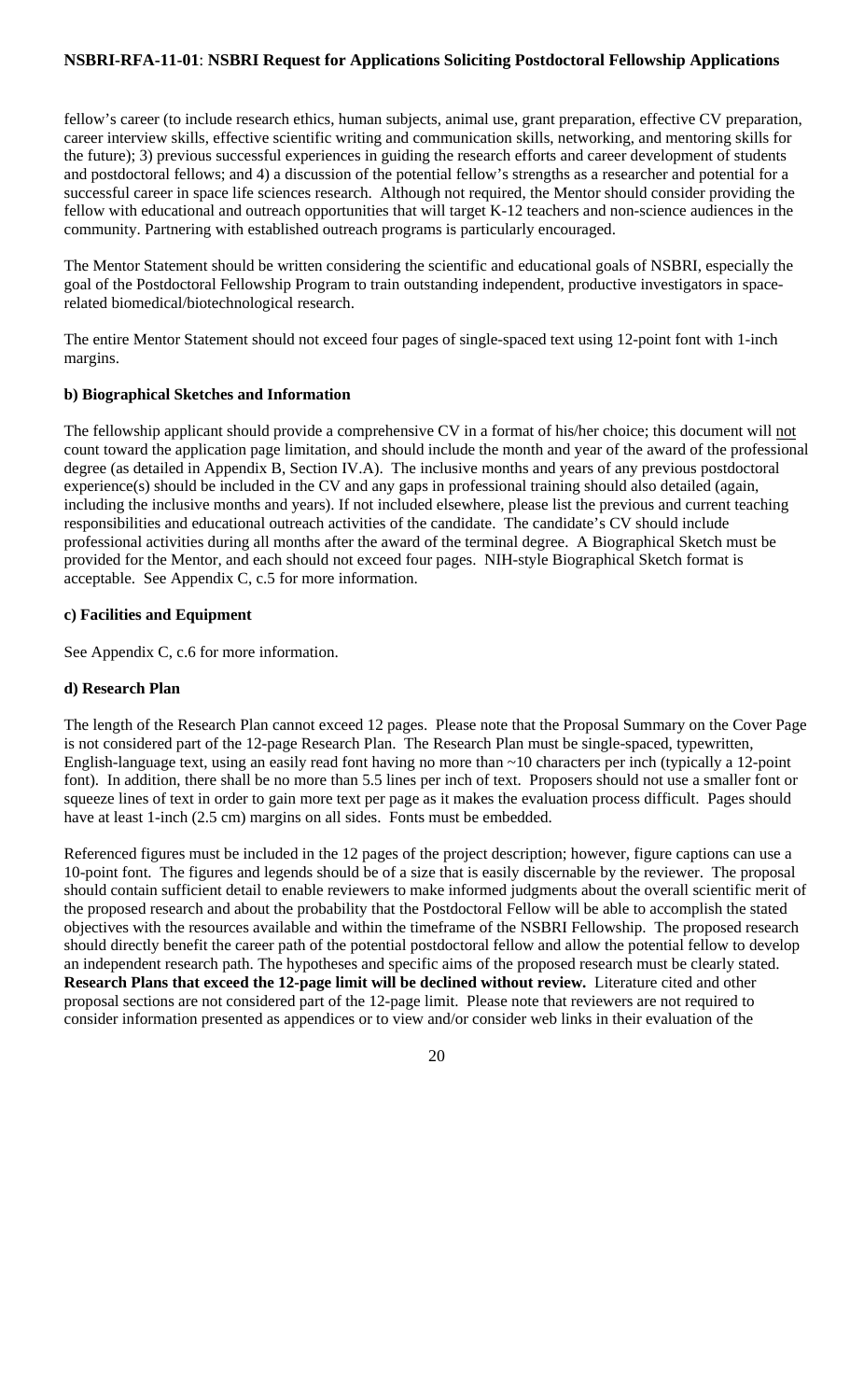#### proposal.

**If this is a resubmission of a previously proposed project, the proposal must include a separate section listing specific responses to the critiques of any prior review and explain how each point has been addressed. This section should not exceed a 2-page maximum and will not count against the 12-page Research Plan limit.** 

## **e) Current Support**

See Appendix C, c.8 for more information.

## **f) Special Matters (Specific information on required animal or human subjects protocol approval, if applicable)**

NSBRI utilizes just-in-time practices for approval of the use of human subjects or animals. For proposals employing human subjects and/or animals, assurance of compliance with human subjects and/or animal care and use provisions is required within 90 days of notice of award. Please select "pending" or "approved" for the IRB/IACUC question on the Proposal Cover Page. If the IRB/IACUC certification is already approved at proposal submission, attach a copy of the certification as part of the proposal upload and select "approved." Otherwise, select "pending."

After award, a statement must be provided to NSBRI from the applicant institution which identifies the selected proposal by name and which certifies that the proposed work will meet all Federal and local requirements for human subjects and/or animal care and use. This includes relevant documentation of Institutional Review Board (IRB) approval and/or approval by the Institutional Animal Care and Use Committee (IACUC).

The NSBRI will require current IRB or IACUC certification prior to each year's award.

Policies for the protection of human subjects in NASA-sponsored research are described in the NASA Policy Directive (NPD) 7100.8E "*Protection of Human Research Subjects:"* http://nodis.hq.nasa.gov/displayDir.cfm?Internal\_ID=N\_PD\_7100\_008E\_&page\_name=main

Animal use and care requirements are described in the NASA Code of Federal Regulations (CFR) 1232 (*Care and Use of Animals in the Conduct of NASA Activities*):

http://ecfr.gpoaccess.gov/cgi/t/text/text-

idx?c=ecfr;sid=282613b7928a4863f83c757c6e76a41e;rgn=div5;view=text;node=14%3A5.0.1.1.21;idno=14;cc=ecf r

# Additional Requirements for Research Employing Human Subjects and/or Animals

With regard to research involving human subjects, NASA and NSBRI have adopted the National Institutes of Health (NIH) policy. Women and members of minority groups and their subpopulations must be included in NASAsupported biomedical and behavioral research projects involving human subjects, unless a clear and compelling rationale and justification is provided showing that inclusion of these groups is inappropriate with respect to the health of the subjects or the purpose of the research.

# **g) Vertebrate Animal Scientific Review (VASR), if applicable**

Responses to this solicitation proposing experiments that require vertebrate animals must address the five points outlined in Appendix D. This response should be presented as part of the main proposal upload and is limited to two pages. These two pages are not considered part of the 12-page Research Plan. A sample VASR is provided in Appendix D.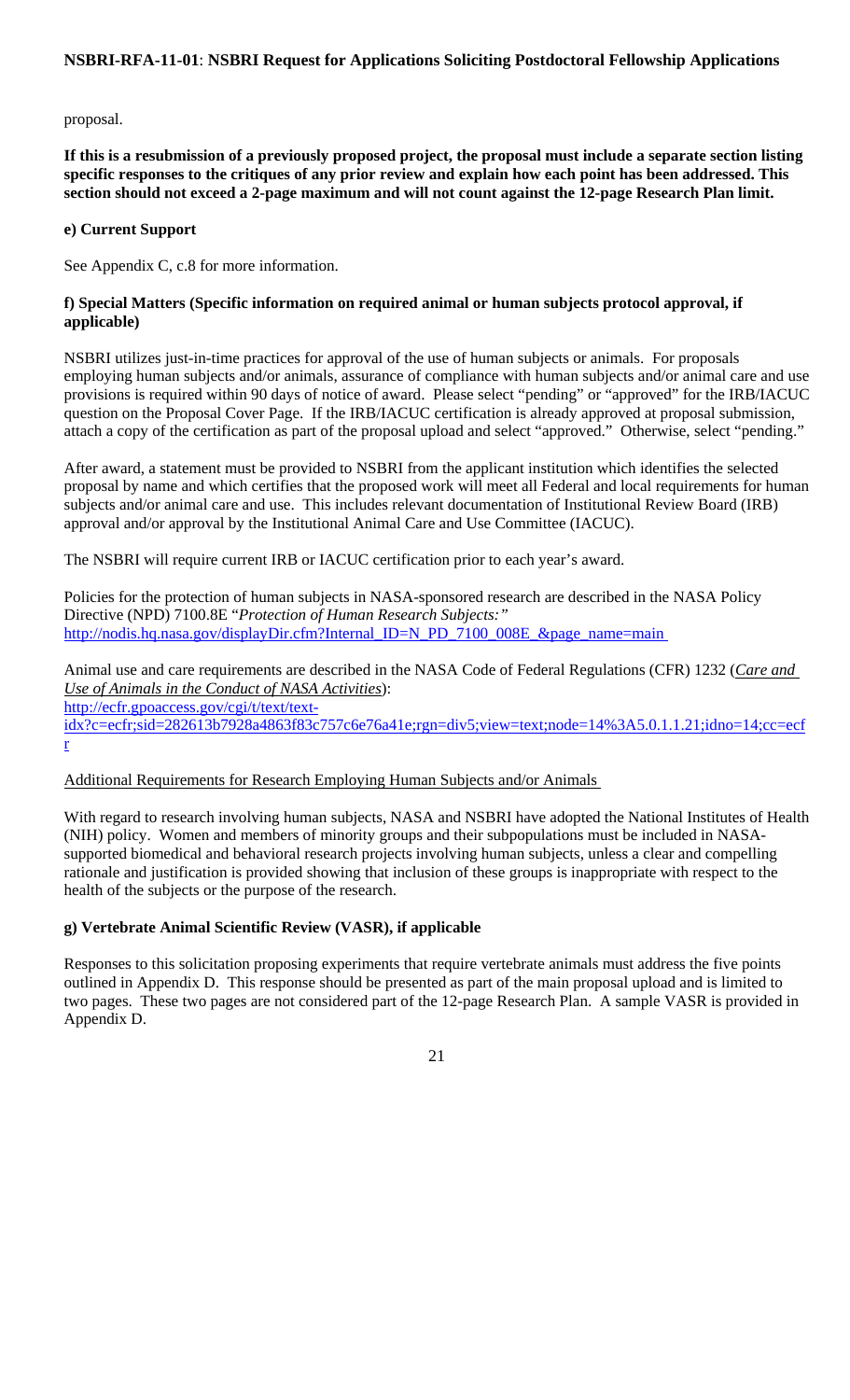## **h) References, Citations and Web Links**

References cited are not considered part of the 12-page Research Plan. Reviewers are not, however, required to consider web links in their evaluation of the proposal.

# **i) Appendices and Reprints**

If included, Reprints and Appendices do not count toward the Research Plan page limit and are to be included following all other sections of the proposal. **However, reviewers are not required to consider information presented in reprints or as appendices.**

## **C. Submission Dates**

**Solicitation NSBRI-RFA Identifier:** NSBRI-RFA-11-01 **Required:** Electronic application using NASA's NSPIRES System (See Appendix B, Section V for details) **Notices of Intent Due (not required):** May 18, 2011 **Proposals Due:** June 20, 2011, 5:00 p.m. ET **Selection Announcement:** Fall 2011 **Funding Begins:** Approximately 30-90 days following notification of selection **Selecting Individual:** Director, National Space Biomedical Research Institute

## **D. Letters of Reference**

**Three letters of reference for Postdoctoral Fellowship Program applicants must be received at the address below by June 20, 2011. The applicant's proposed Mentor may not provide one of the three letters of reference since an opportunity was presented to address the applicant's strengths in the Mentor Statement.**

Postdoctoral Fellowship Program applicants will be notified via email when each letter of reference is received by NSBRI. **Applications without all three required letters received by June 20, 2011, will be considered incomplete and may be returned without review.**

> National Space Biomedical Research Institute RE: Postdoctoral Fellowship Reference Letters One Baylor Plaza, NA-425 Houston, TX 77030-3411 713-798-7412

# **VI. Review and Selection Process**

Upon receipt, applications will be reviewed for compliance with the requirements of this Request for Applications. This includes the following:

- 1. Submission of complete applications as specified in this RFA. Proposals must be responsive to the research emphases described in this NSBRI-RFA and include a Research Plan that is **not more than 12 pages in length**.
- 2. Submission of all other appropriate forms, letters, and institutional and Mentor electronic signatures as required by this NSBRI-RFA and NSPIRES.

**Note: Non-compliant applications will be withdrawn from the review process and returned without further review.**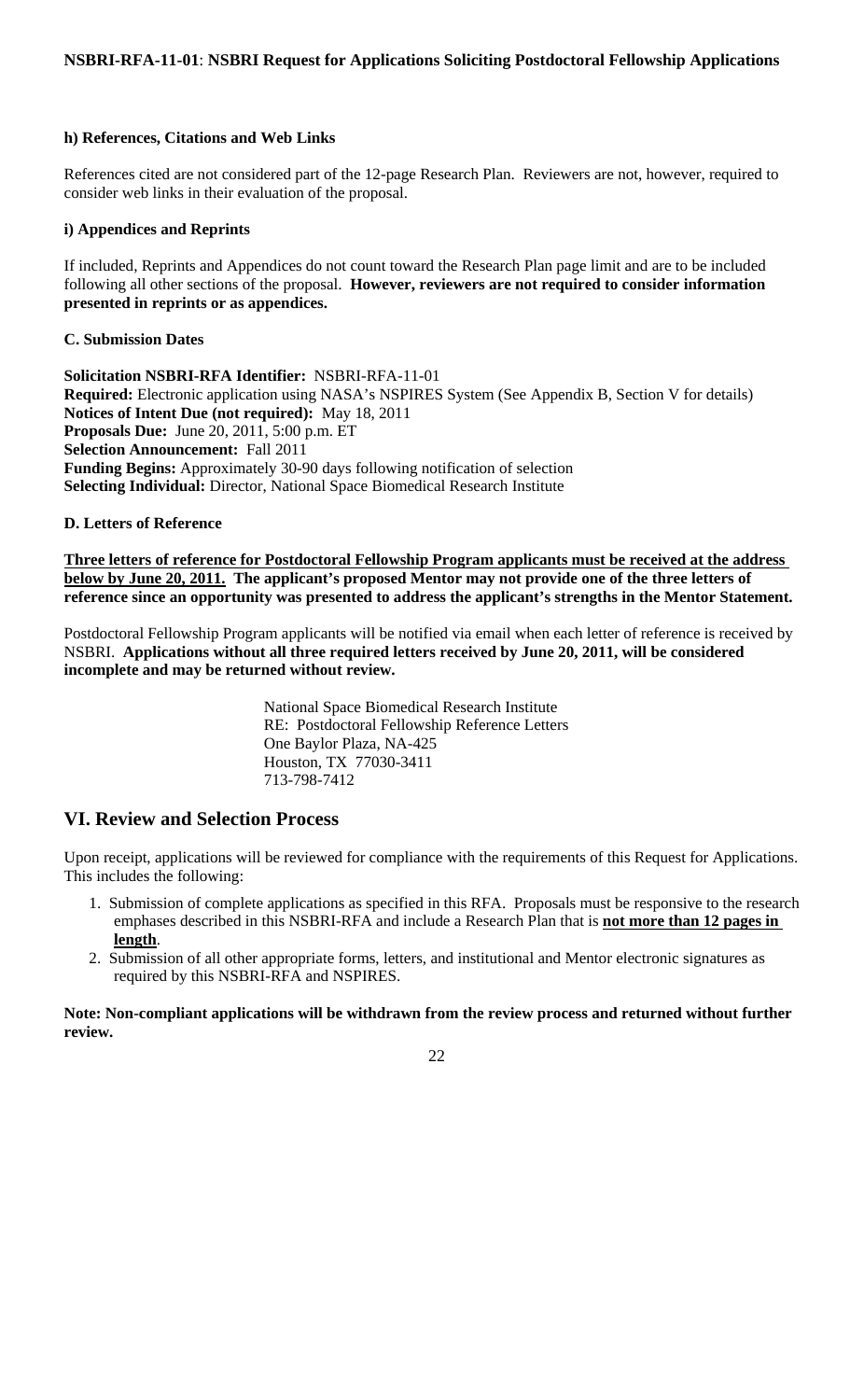Compliant applications submitted in response to this NSBRI-RFA will undergo an intrinsic scientific or technical merit review by an objective, external peer review panel.

# **Criteria for Evaluation of Applications**

Applications will be evaluated on the basis of three criteria: (i) scientific merit and programmatic relevance of the proposal and the probability that the stated research objectives will be accomplished with the resources available (see Appendix B, Section II); (ii) training environment and mentoring plan; and (iii) research, teaching and educational outreach background and qualifications of the candidate. Final selections for funding of proposals will be made by the NSBRI Director. Applicants are encouraged to review detailed project summaries for current and completed NSBRI research projects at http://www.nsbri.org. The technical summaries appear in the "Science and Technology Research Areas" section.

## **Development of a Selection Recommendation**

A selection recommendation will be developed based on the criteria as described above. **Deficiencies in any of these three criteria factors may prevent selection of an application.** The development of selection recommendations is the responsibility of the peer review panel. Final selections for funding of proposals will be made by the NSBRI Director. Only grants will be awarded as a result of this NSBRI-RFA.

## **Third-Year Renewal Review**

Requests for a competitive third year of funding will be evaluated by the NSBRI Executive Science and Medicine Council (ESMC) on the basis of the following four criteria:

- 1. A written request submitted jointly by the Postdoctoral Fellow and Mentor, not earlier than eight months nor later than five months prior to the completion of year two of the award period, clearly stating the need for, and the value to be added by, a third year of funding to both the research and the Fellow;
- 2. A statement of work outlining the experimental design, methodologies to be utilized, and anticipated results to be obtained during the third year of the Fellowship;
- 3. A detailed curriculum vitae for the Fellow outlining the research and outreach accomplishments arising from the NSBRI Fellowship funding; and
- 4. Copies of abstracts of presentations at scientific meetings, workshops, and symposia, as well as copies of manuscripts published, in press, in review, or in non-submitted manuscript form describing research accomplished by the Fellow during the Fellowship. Other deliverables or products may be considered as evidence of productivity during the Fellowship period, as appropriate, in lieu of, or in addition to, abstracts and papers.

Note that this package of information must be accompanied by a cover page that includes the original signature of the Authorized Organizational Representative from the institution at which the Fellowship is being conducted.

Recommendations to award or reject requests for a competitive third year of funding will be developed by the ESMC; final selections for third-year awards will be made by the NSBRI Director.

# **VII. Travel and Reporting Requirements**

#### **Travel Requirements**

Each year, Postdoctoral Fellows selected in response to the NSBRI-RFA will be expected to attend the following meetings: a mandatory meeting of Postdoctoral Fellows at the annual NSBRI/NASA Human Research Program Investigators' Workshop in the Houston area, the appropriate NSBRI research team meeting, and a scientific meeting of the Fellow's choice. During the first summer of the Fellowship, the Postdoctoral Fellow will also be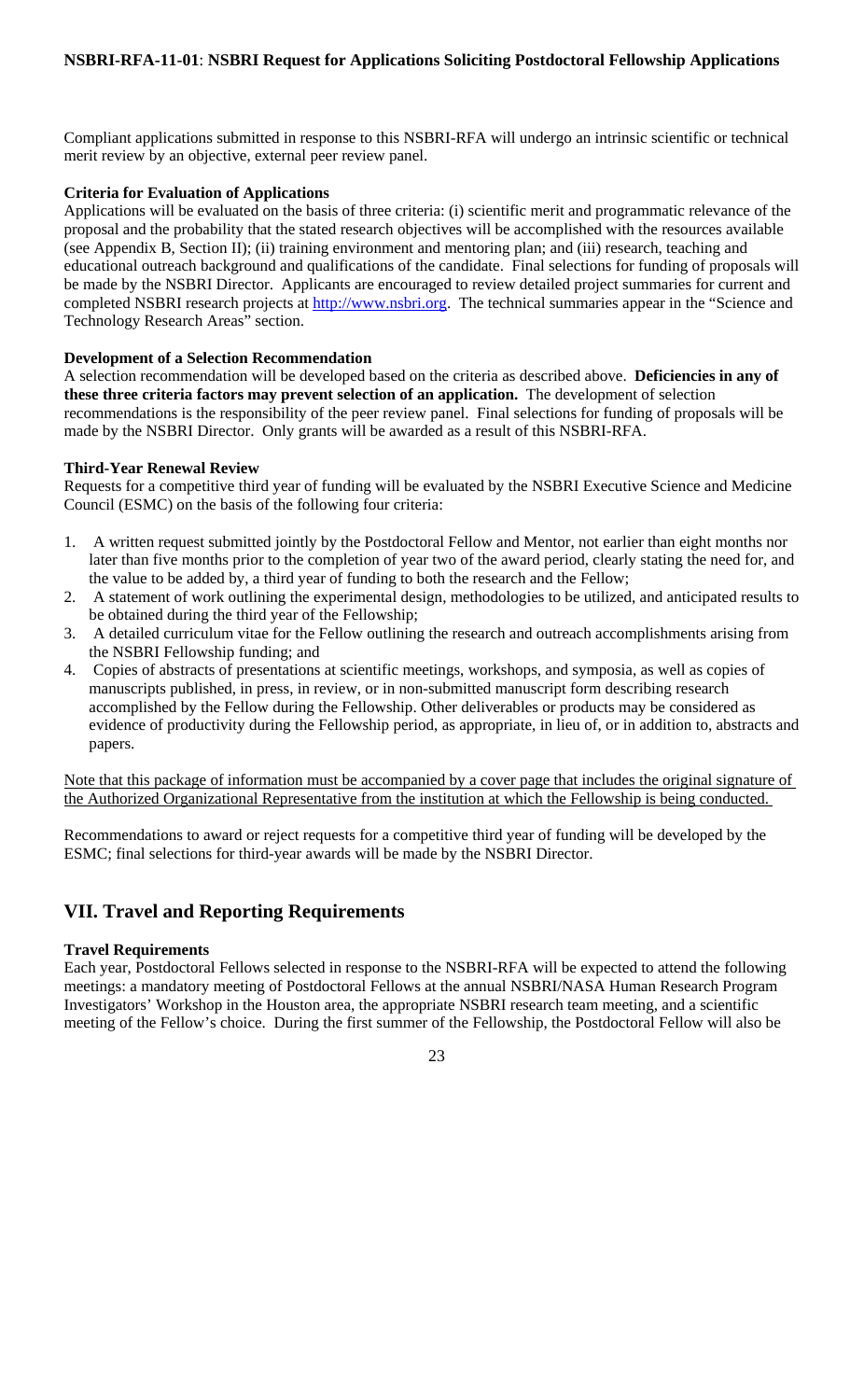expected to attend a 4- to 5-day NSBRI Summer Bioastronautics Institute at Baylor College of Medicine in Houston hosted by the NSBRI Postdoctoral Fellowship Program Coordinator and the NSBRI Education Team. This meeting will include a visit at the NASA Johnson Space Center. The Johnson Space Center visit will be arranged by the Fellowship Program. Funding, as available, will be provided to cover the costs associated with these meetings.

#### **Peer-Reviewed Publications, Poster Presentations and Abstracts**

It is expected that results from funded research will be published in peer-reviewed journals as the work is completed. **Published papers, as well as posters and abstracts, must acknowledge NSBRI support.**

#### **Annual Report**

NSBRI uses Annual Reports to assess progress relative to stated research objectives and hypotheses as declared in the original grant proposal by the Postdoctoral Fellow. An Annual Report is due to NSBRI no later than 30 days before the end of the first year of funding to communicate the status of the completed research and to identify peerreviewed publications to date. A format outlining the report requirements will be provided. **Submission of the first year annual report is required before the funding for the second year will be issued. Likewise, the second year annual report is required before funding for a competitive third year will be issued.**

#### **Final Report**

A Final Report is required that addresses the entire scope of the project and links the research to IRP risks. The report also includes peer-reviewed publications and intellectual property disclosures resulting from the NSBRIsupported work. This report must be submitted to NSBRI within 60 days after the end of the Fellowship.

#### **Career Tracking**

To assess the impact of Postdoctoral Fellowships on the career advancement of young scientists and to provide an active network of investigators in space biomedical research, NSBRI will request brief, periodic updates on the career status and accomplishments of NSBRI Postdoctoral Fellows throughout their careers. Requests for updates will be facilitated mainly by the NSBRI Postdoctoral Fellowship Program Coordinator and will include, but not be limited to, interviews or requested current CVs from participants.

#### **Formative Assessment**

NSBRI will be actively engaged in the ongoing assessment of the Postdoctoral Fellowship Program to assure that the program has been implemented as planned and to make program enhancements. Formative assessments during the funding period will include, but are not limited to, institutional site visits to assess research facilities and accomplishments, and to interview the Postdoctoral Fellows and Mentors. This formative assessment will be facilitated mainly by the NSBRI Postdoctoral Fellowship Program Coordinator.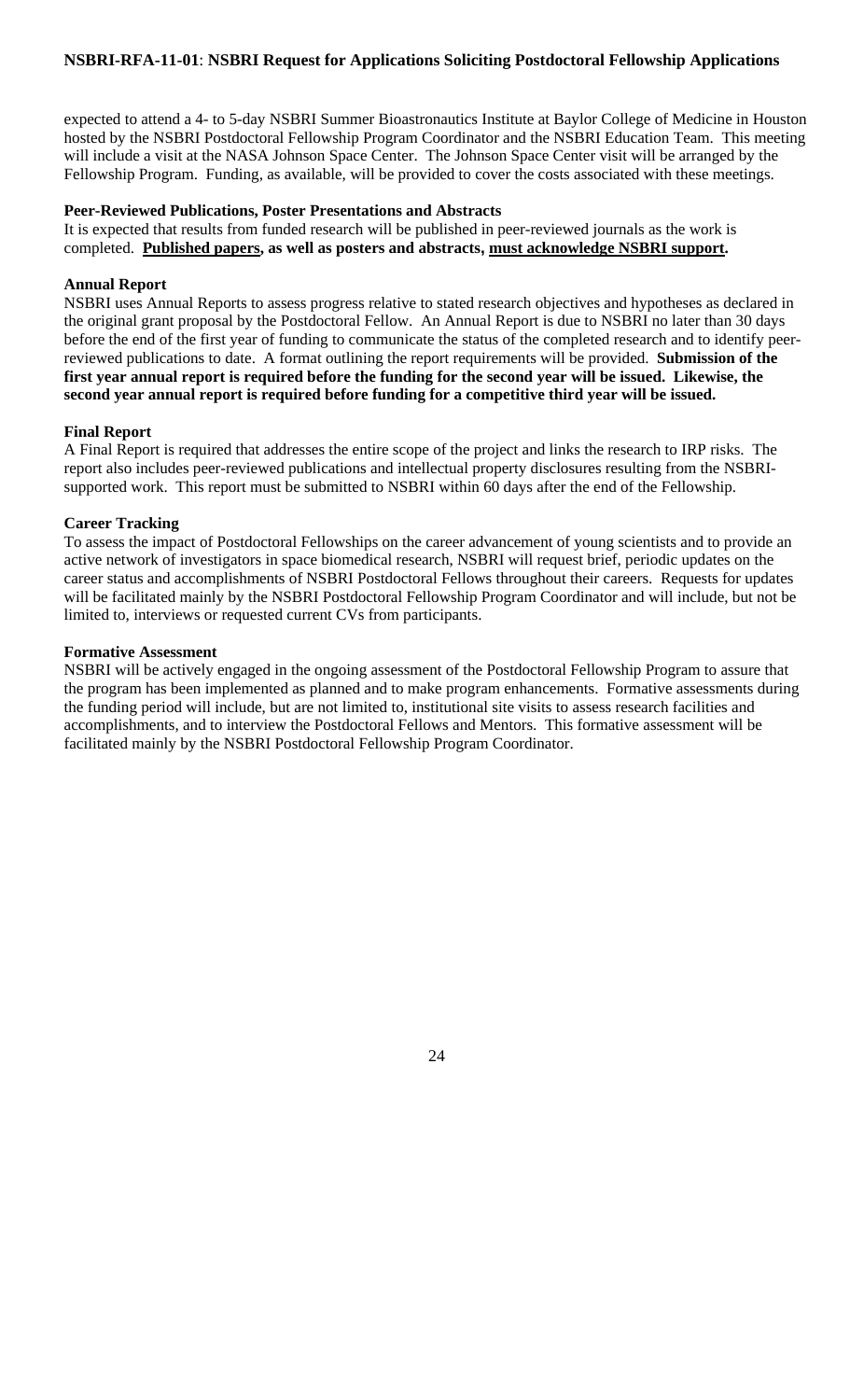# **APPENDIX C**

# **INSTRUCTIONS FOR RESPONDING TO NSBRI REQUESTS FOR APPLICATIONS**

#### **(a) General.**

 (1) Proposals received in response to an NSBRI Request for Applications (NSBRI-RFA) will be used only for evaluation purposes. The NSBRI does not allow a proposal, the contents of which are not available without restriction from another source, or any unique ideas submitted in response to an NSBRI-RFA, to be used as the basis of a solicitation or in negotiation with other organizations, nor is a pre-award synopsis published for individual proposals.

 (2) A solicited proposal that results in an NSBRI award becomes part of the record of that transaction and may be available to the public on specific request; however, information or material that the NSBRI and the awardee mutually agree to be of a privileged nature will be held in confidence to the extent permitted by law, including the Freedom of Information Act.

(3) NSBRI-RFAs contain programmatic information and certain requirements which apply only to proposals prepared in response to that particular announcement. These instructions contain the general proposal preparation information which applies to responses to all NSBRI-RFAs.

(4) A cooperative sub agreement will be used to accomplish an effort funded in response to an NSBRI-RFA. The NSBRI will coordinate the implementation of the award instrument. Contracts resulting from NSBRI-RFAs are subject to the Federal Acquisition Regulation (FAR) and the NASA FAR Supplement. Any resultant grants or cooperative agreements will be awarded and administered in accordance with the NASA Grant and Cooperative Agreement Handbook (NPG 5800.1).

 (5) The NSBRI has a mandatory format for responses to NSBRI-RFAs. All applications must be submitted utilizing the NSPIRES System. For further information, please see Appendix B, Section V.B.

 (6) To be considered for award, a submission must, at a minimum, present a specific project within the areas delineated by the NSBRI-RFA; contain sufficient technical information to permit a meaningful evaluation; be signed by an official authorized to legally bind the submitting organization; not merely offer to perform standard services or to just provide computer facilities or services; and not significantly duplicate a more specific current or pending NASA or NSBRI solicitation.

**(b) NSBRI-RFA-Specific Items.** Several proposal submission items appear in the NSBRI-RFA itself: the unique NSBRI-RFA identifier; dates for proposal deadlines; instructions for submission of proposals; electronic submission format; and sources for more information. Items included in these instructions may be supplemented by the NSBRI-RFA.

**(c)** The following information is needed to permit consideration in an objective manner. NSBRI-RFAs will generally specify topics for which additional information or greater detail is desirable.

## **(1) Proposal Cover Page**

 (i) The legal name of the organization and specific division or campus identification if part of a larger organization;

 (ii) A brief, scientifically valid project title intelligible to a scientifically literate reader and suitable for use in the public press;

(iii) Type of organization: e.g., profit, nonprofit, small business, woman-owned, socially and economically

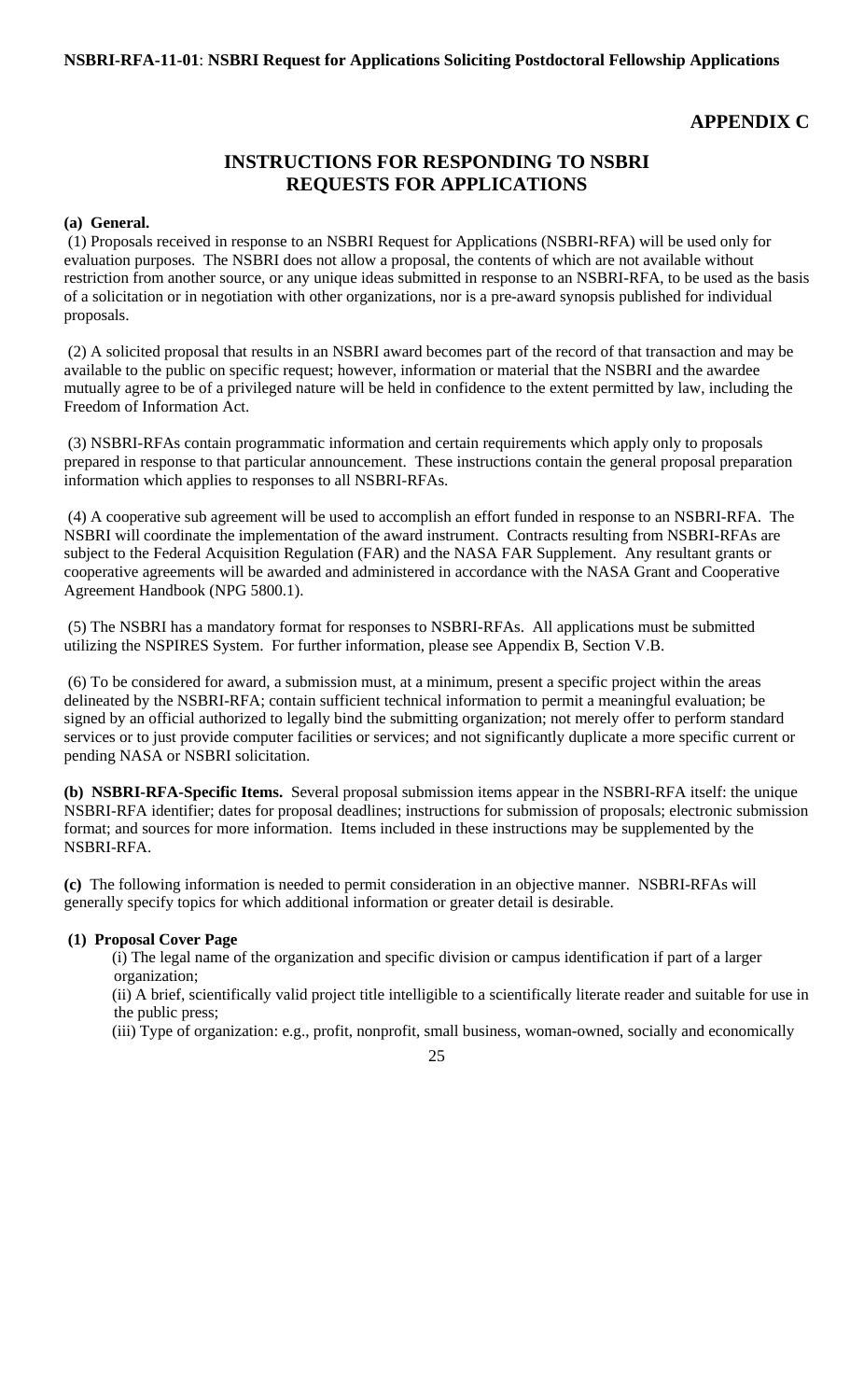disadvantaged, etc.;

 (iv) Name and telephone number of the Mentor (PI) and business personnel who may be contacted during evaluation or negotiation;

(v) Identification of the NSBRI-RFA, by number and title, to which the proposer is responding;

(vi) Desired starting date, and duration of project;

(vii) Date of submission;

 (viii) Signature of a responsible official or authorized representative of the organization, or any other person authorized to legally bind the organization (unless the signature appears on the proposal itself); and (ix) Signature of a Mentor for Postdoctoral Fellowship Program applications.

 **(2) Restriction on Use and Disclosure of Proposal Information.** Information contained in proposals is used for evaluation purposes only. Offerors or quoters should, in order to maximize protection of trade secrets or other information that is confidential or privileged, place the following notice at the beginning of the Research Plan (which is in addition to the specified page limits) and specify the information subject to the notice by inserting an appropriate identification in the notice. In any event, information contained in proposals will be protected to the extent permitted by law, but the NSBRI assumes no liability for use and disclosure of information not made subject to the notice.

## **Notice**

# **Restriction on Use and Disclosure of Proposal Information**

The information (data) contained in [insert page numbers or other identification] of this proposal constitutes a trade secret and/or information that is commercial or financial and confidential or privileged ("Information"). It is furnished to the NSBRI in confidence with the understanding that it will not, without permission of the Offeror, be used or disclosed other than for evaluation purposes; provided, however, that in the event a contract (or other agreement) is awarded on the basis of this proposal the Government shall have the right to use and disclose this Information to the extent provided in the contract (or other agreement). This restriction does not limit the Government's right to use or disclose this Information if obtained from another source without restriction. The obligations in this Section shall not apply with respect to any Information which:

(a) is disclosed in a printed publication available to the public, is described in a patent anywhere in the world, is otherwise in the public domain at the time of disclosure, or becomes publicly known through no wrongful act on the part of NSBRI;

(b) is known to NSBRI or becomes known to NSBRI through disclosure by sources other than the Offeror having the right to disclose such Information;

(c) is disclosed pursuant to the requirement of a governmental agency or any law requiring disclosure thereof;

(d) is generally disclosed to third parties by the Offeror without similar restriction on such third parties; or

(e) is approved for release by written authorization of the Offeror.

 **(3) Proposal Summary.** Include a concise 100-300 word abstract describing the objective and the method of approach and written for the lay reader.

 **(4) Project Description (Research Plan).** The main body of the proposal shall be a detailed statement of the work to be undertaken and should include objectives and expected significance; relation to the present state of knowledge; and relation to previous work done on the project and to related work in progress elsewhere. The project description (Research Plan) cannot exceed 12, 8½- by 11-inch pages using a standard 12-point font and 1-inch margins. The statement should outline the plan of work, including the broad design of experiments to be undertaken and a description of experimental methods and procedures. The project description should address the evaluation factors in these instructions and any specific factors in the NSBRI-RFA. Any substantial collaboration with individuals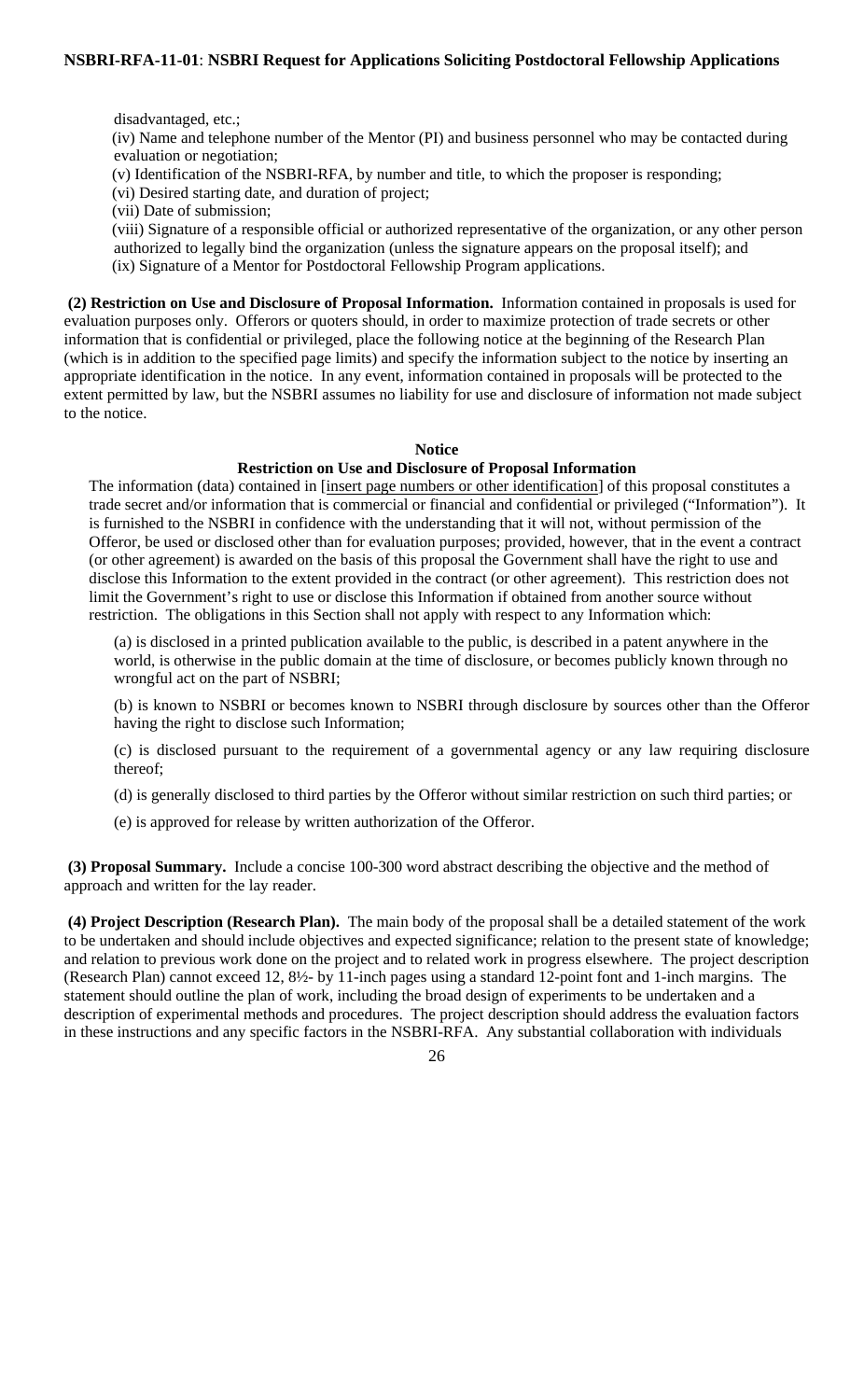other than the Mentor, or use of consultants, should be described. Subcontracting significant portions of a research project is discouraged.

 **(5) Personnel.** The Mentor is responsible for supervision of the work. Short biographical sketches for both the Postdoctoral Fellow and the Mentor, a list of principal publications and any exceptional qualifications should be included. Omit social security number and other personal items which do not merit consideration in evaluation of the proposal.

 **(6) Facilities and Equipment.** Describe available facilities and major items of equipment relevant to the proposed project, and any additional major equipment that will be required. Identify any Government-owned facilities, industrial plant equipment, or special tools that are proposed for use. Include evidence of its availability and the cognizant Government points of contact.

 **(7) Security.** Proposals should not contain security-classified material. If the research requires access to, or may generate, security-classified information, the submitter will be required to comply with Government security regulations.

 **(8) Current Support.** For other current projects being conducted by the Postdoctoral Fellow and Mentor, provide title of project, sponsoring agency, percent effort, and project starting and ending dates. Please include a brief description of any potential overlap with the work described in this NSBRI Postdoctoral Fellowship Program application.

 **(9) Special Matters.** Include any required statements of environmental impact of the research, human subject or animal care provisions, conflict of interest, or on such other topics as may be required by the nature of the effort and current statutes, executive orders, or other current Government-wide guidelines.

 **(10) Length.** Unless otherwise specified in the NSBRI-RFA, effort should be made to keep proposals as brief as possible, concentrating on substantive material. Proposals may not exceed 12 pages. Necessary detailed information, such as reprints, should be included as attachments.

 **(11) Withdrawal.** Applications may be withdrawn at any time before award. Applicants are requested to notify the NSBRI if the proposal is funded by another organization or of other changed circumstances which dictate termination of evaluation.

#### **(12) Selection for Award.**

(12.1) When an application is not selected for award, the applicant will be notified. The NSBRI will explain generally why the application was not selected. Applicants desiring additional information may contact the selecting official who will arrange a debriefing.

(12.2) When an application is selected for award, negotiation and award will be handled by the NSBRI in the funding installation. The application is used as the basis for negotiation. The contracting officer may request certain business data and may forward a model award instrument and other information pertinent to negotiation.

 **(13) Cancellation of NSBRI-RFA.** The NSBRI reserves the right to make no awards under this NSBRI-RFA and to cancel this NSBRI-RFA. The NSBRI assumes no liability for canceling the NSBRI-RFA or for anyone's failure to receive actual notice of cancellation.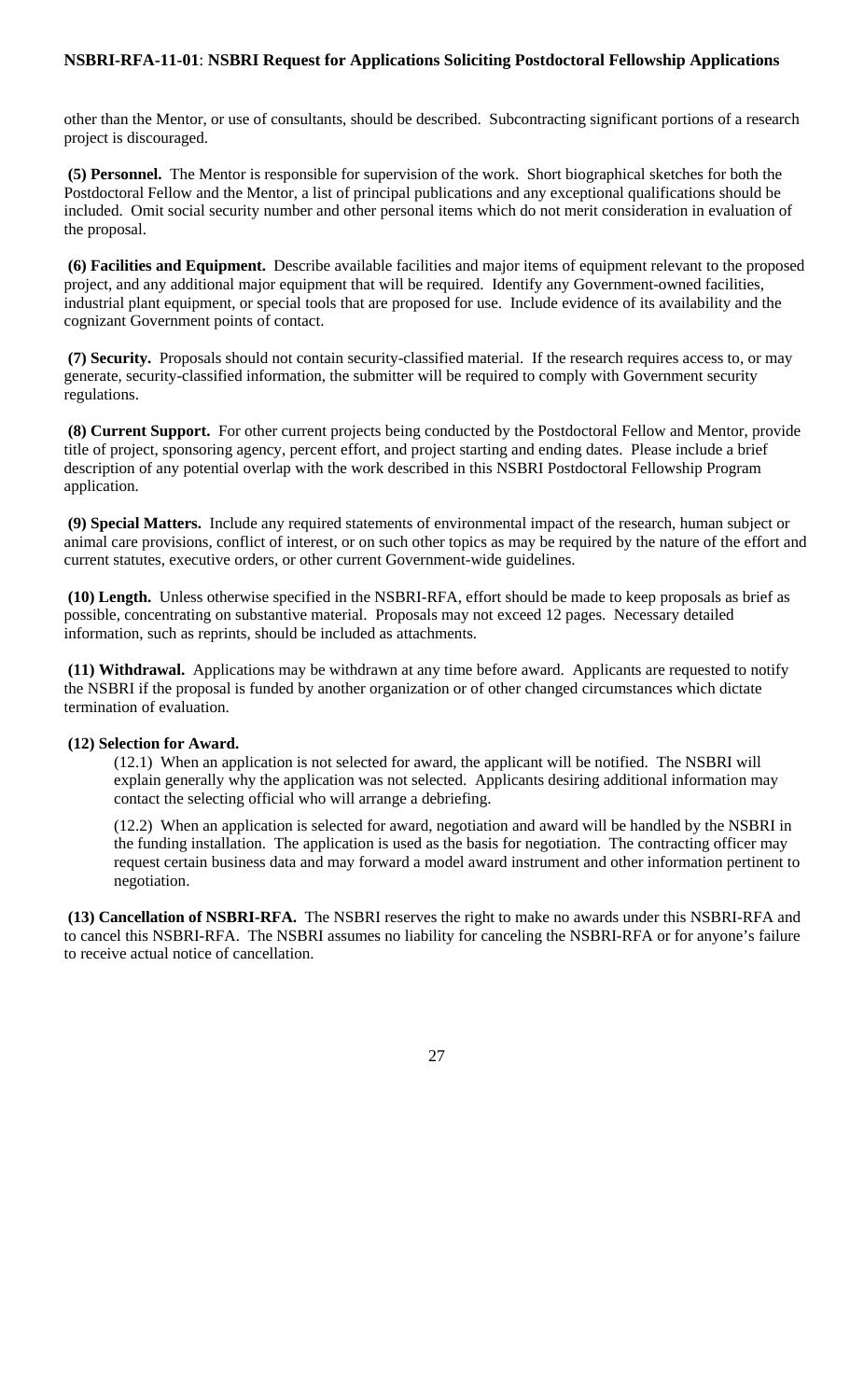# **APPENDIX D NSBRI-RFA-11-01**

#### **Vertebrate Animal Scientific Review (VASR)**

#### **A. Vertebrate Animal Scientific Review (VASR)**

If vertebrate animals are to be used, the following five points must be addressed completely by applicants in the VASR worksheet of their proposal:

- 1. Detailed description of the proposed use of animals, including species, strains, ages, sex and number to be used
- 2. Justification of the use of animals, choice of species and numbers to be used, and proposer's assessment of potential benefits and knowledge to be gained.
- 3. Information on the veterinary care of the animals
- 4. Description of procedures for ensuring discomfort, distress, pain and injury are minimized
- 5. Method of euthanasia and the reasons for its selection

Each of the five points must be addressed, for all performance sites, in the VASR worksheet. The VASR worksheet will be reviewed by the scientific merit review panel and the proposal coded as either No Vertebrate Animals, No Concerns/Acceptable, or Concerns/Unacceptable. If coded as Unacceptable, NSBRI staff will work with the applicant to resolve concerns prior to award. Coding of the proposal as "Acceptable" or "No Vertebrate Animals" is required prior to award.

In order to be coded as "No Vertebrate Animals," the vertebrate tissue used in the study must be obtained from other sources (e.g., tissue repository, animals euthanized for an unrelated purpose). The source of the tissue should be included in the VASR to validate the coding as "No Vertebrate Animals" used. If vertebrate tissues are obtained through euthanasia for tissue harvest, the proposed research is coded as "Use of Live Vertebrate Animals." The generation of custom antibodies is coded as "Use of Live Vertebrate Animals."

A "performance site(s)" is defined as the institutions where procedures with animals will be performed. If the applicant institution is not the site where animal work will be performed, the performance site must be identified. If there is more than one performance site, the description of animal care and use at each site must be included and must address the five points.

Applicants should be aware that NSBRI may release information contained in specific funded proposals pursuant to Freedom of Information Act requests.

# **B. Detailed Instructions for Preparation of the VASR**

These instructions are to assist applicants in preparing their VASR information.

## **Preparation of the VASR Worksheet:**

Typically, all of the required elements for the VASR can be addressed within 1-2 pages.

#### **Point 1 - Description of animals and how they will be used**

A concise, complete description of the proposed procedures must be included in the VASR. While additional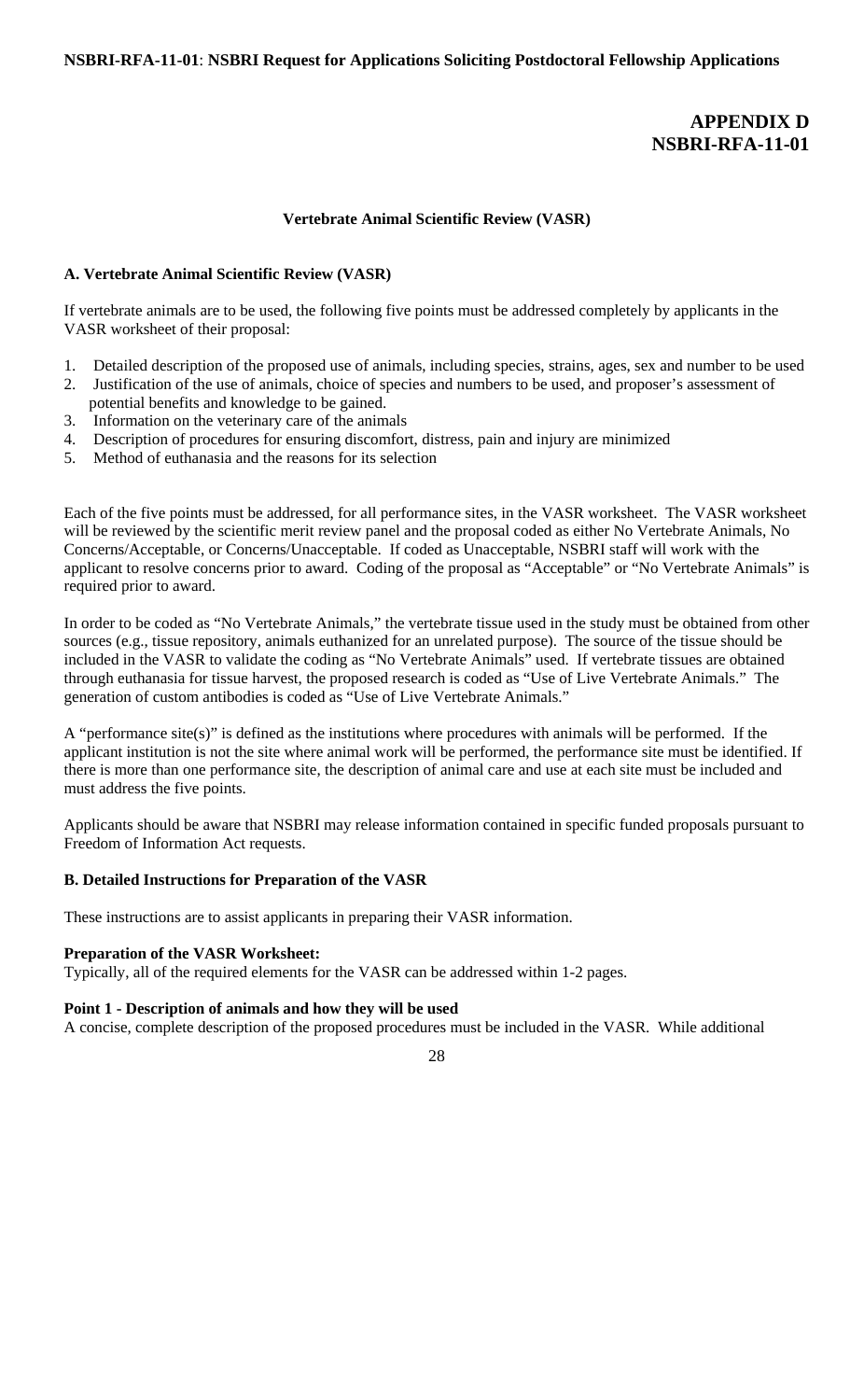details may be included in the Research Strategy, a coherent, albeit brief, description of the proposed use of the animals must be provided within the VASR. The description must include sufficient detail to allow evaluation of the procedures. Examples of the types of procedures that should be described include blood collection, surgical procedures, administration of substances, tumor induction and post-irradiation procedures. In describing the animals, investigators must provide the following information for each species and/or strain to be used:

- Species
- Strain
- Ages
- Sex
- Number of animals to be used

## **Point 2 - Justifications for use of animals**

Investigators must justify the use of animals in the proposed research. The justification must indicate why alternatives to animals (e.g., computer models, cell culture) cannot be used and should indicate the potential benefits and knowledge to be gained. In addressing this point, researchers are encouraged to consider means to replace, reduce and refine the use of animals. Rationale for the choice of species must be provided. The rationale should indicate the advantages of the species chosen and why alternative species are not appropriate. If less highly evolved or simpler animal models are available, justification must be provided for using more advanced species. For example, the use of non-human primates (NHP), dogs or cats should be thoroughly justified. If NHP species are to be used, a comparison to other NHP species may be appropriate. If animals are in short supply, costly, or to be used in large numbers, provide an additional rationale for their selection and the number of animals used.

Estimates for the number of animals to be used should be as accurate as possible. Justification for the number of animals to be used should include considerations of animal availability, experimental success rate, inclusion of control groups and requirements for statistical significance; cite power calculations where appropriate.

#### **Point 3 - Veterinary care**

Descriptions of veterinary care should indicate the availability of veterinarians or veterinary technicians. For example, the VASR might indicate the number of veterinarians and veterinary technicians associated with the applicant institution, and their proximity to the performance site(s). The frequency with which veterinary staff observe or monitor animals should be stated. If survival surgeries are proposed, veterinary involvement or postsurgical monitoring should be described. For example, if animal use involves invasive approaches that might result in discomfort, distress or pain, the investigator should indicate if or when veterinary care is necessary. The indicators for veterinary intervention to alleviate discomfort, distress or pain should be described. The ways in which veterinary staff may intervene should be described.

#### **Point 4 - Provisions to minimize discomfort, distress, pain and injury**

Procedures or circumstances that may result in more than momentary discomfort, distress, pain or injury should be identified. Methods to alleviate discomfort, distress or pain should be described. If pharmacological agents are used, the agent(s) should be specified by name or class. Any additional (e.g., non-pharmaceutical) means to avoid discomfort, distress, pain or injury should be described briefly. The manner, circumstances and duration of all postsurgical provisions and care should be described. If special housing is necessary following surgery or manipulations, the VASR should describe these provisions, the duration and type of monitoring provided. If procedures (e.g., pharmacological or surgical) might lead to severe discomfort, distress, pain or injury, indicators for humane endpoints and euthanasia (e.g., severe infection, respiratory distress, failure to eat, tumor size) should be described. All of these issues are particularly important for survival surgeries. If multiple surgeries are proposed, these must be well justified and provisions to avoid any potential complications must be described. Describe how restraining devices will be used, if applicable.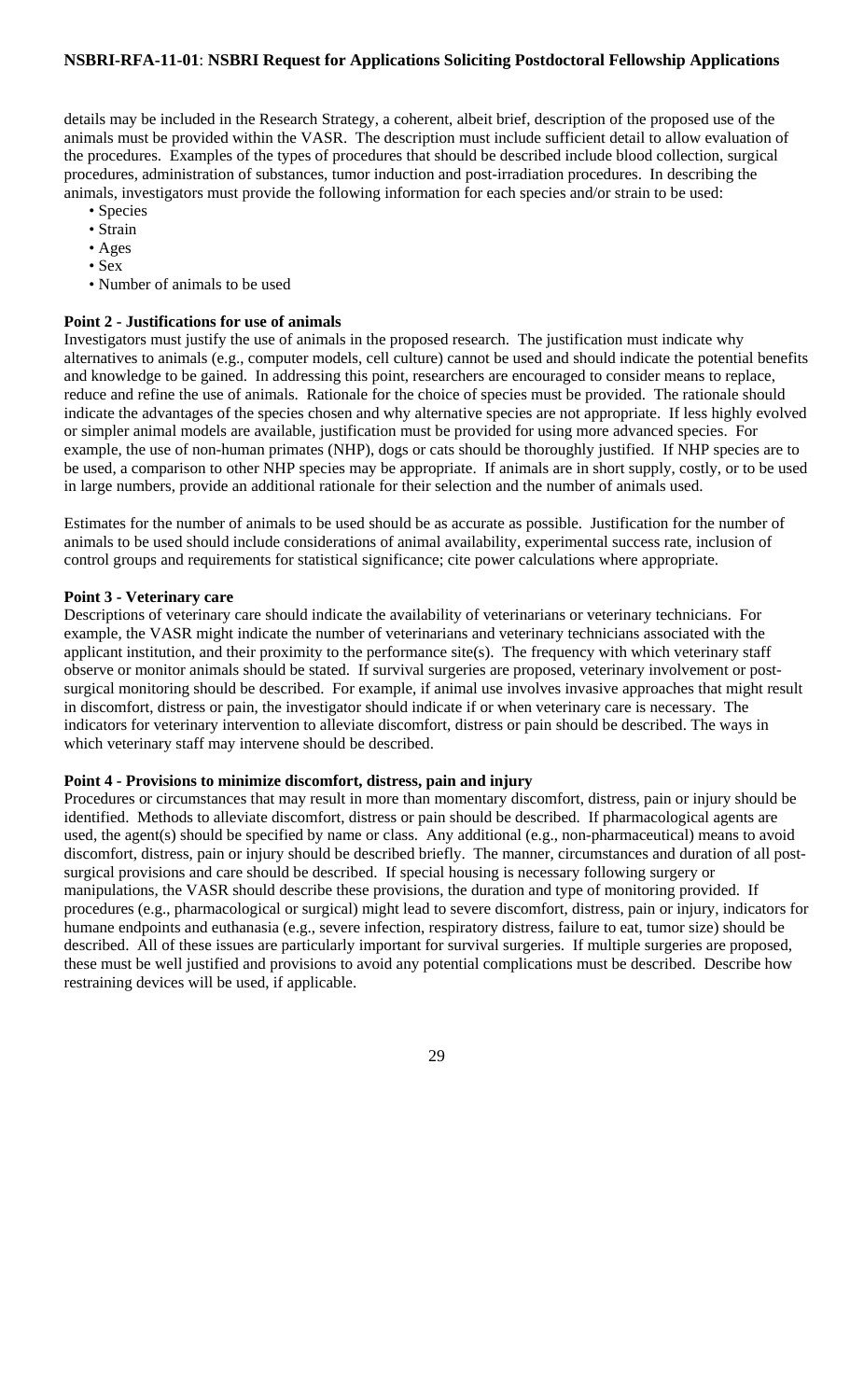## **Point 5 - Euthanasia**

The method(s) of euthanasia must be described and must comply with the *AVMA Guidelines on Euthanasia*. If the method(s) do not comply with AVMA recommendations, the rationale and scientific justification for use of the method(s) must be provided. The indicators for euthanasia (i.e., termination of experiment or humane endpoints) should be stated. It is not sufficient to state simply that humane methods consistent with the recommendations of the *AVMA Guidelines on Euthanasia* or the Institutional Animal Care and Use Committee (IACUC) will be used.

#### **References**

Guidance in this document is based on NASA and PHS Policy, and federal requirements. The NASA and PHS Policy incorporate the standards in the *Guide for the Care and Use of Laboratory Animals* and require that euthanasia be conducted according to the *AVMA Guidelines on Euthanasia*. Additional background information and references are available on the Office of Laboratory Animal Welfare website (http://olaw.nih.gov).

NASA Policy and Requirements http://nodis3.gsfc.nasa.gov/displayDir.cfm?t=NPR&c=8910&s=1B

PHS Policy http://grants.nih.gov/grants/olaw/references/phspol.htm

Guide for the Care and Use of Laboratory Animals http://www.nap.edu/openbook.php?record\_id=5140

AVMA Guidelines on Euthanasia http://www.avma.org/issues/animal\_welfare/euthanasia.pdf

# **C. Worksheet to Assist in Addressing the Required Five Points of the VASR**

## **Performance site(s):**

The five points must be addressed for all performance sites.

If the applicant's institution is not where animal work will be performed, are all collaborative performance  $\text{site}(s)$ identified?

\_\_ If more than one performance site is planned, are descriptions of animal care and use for each site provided?

# **Point 1 - Describe the animals and their proposed use; address the following for all species to be used:**

- \_\_ Species
- \_\_ Strains
- \_\_ Ages
- $\mathcal{S}$ ex
- \_\_ Number of animals to be used
- \_\_ A concise, but complete, description of proposed procedures (i.e., sufficient information for evaluation)

# **Point 2 - Provide justifications for:**

- \_\_ The use of animals
- \_\_ Choice of species
- \_\_ Number of animals to be used (cite power calculations, if appropriate)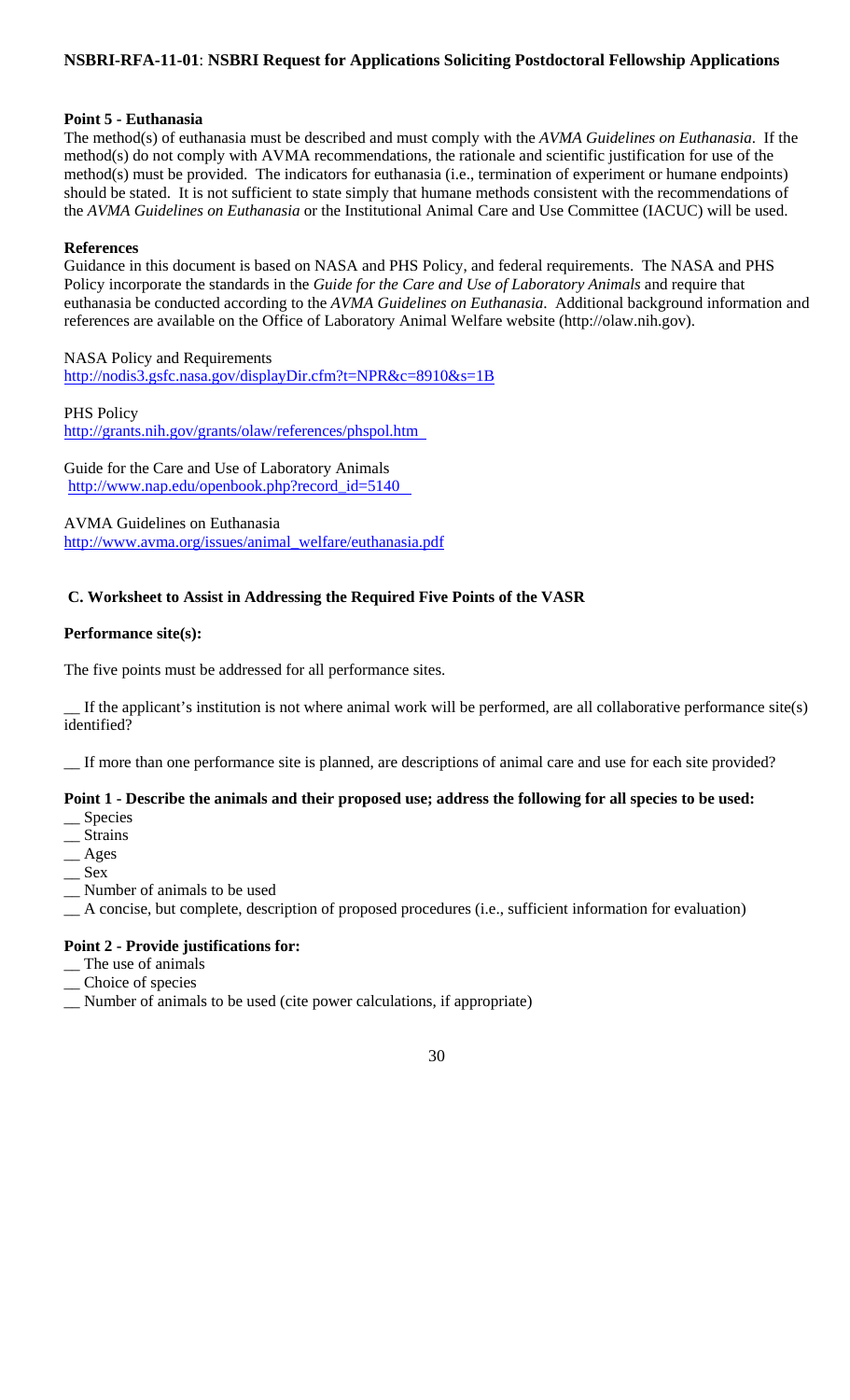## **Point 3 - Provide a general description of veterinary care, including veterinary support that is specifically relevant to the proposed procedures. Indicate the following:**

- \_\_ A brief account of veterinary staff and their availability
- \_\_ The regular schedule of monitoring of animals by veterinary staff

\_\_ Any additional monitoring and veterinary support that may be required to ensure humane care, if relevant to the procedures proposed (e.g., post-surgical)

\_\_ Indicators for veterinary intervention to alleviate discomfort, distress or pain, if relevant

#### **Point 4 - Describe procedures to minimize discomfort, distress, pain and injury. Indicate the following:**

\_\_ Circumstances relevant to the proposed work, when animals may experience discomfort, distress, pain or injury \_\_ Procedures to alleviate discomfort, distress, pain or injury

\_\_ Identify (by name or class) any tranquilizers, analgesics, anesthetics and other treatments (e.g., antibiotics) and describe their use

- \_\_ Provisions for special care or housing that may be necessary after experimental procedures
- \_\_ Plans for post-surgical care, if survival surgeries are proposed
- \_\_ Indicators for humane experimental endpoints, if relevant
- \_\_ Describe the use of restraint devices, if relevant

## **Point 5 - Describe methods of euthanasia:**

 $\sum$  Describe the method(s) of euthanasia and rationale for selection of method(s)

- \_\_ Indicate if the method is consistent with AVMA Guidelines on Euthanasia
	- \_\_ Provide a scientific justification for the choice of method if not AVMA recommended

## **D. Example of a complete VASR**

(This VASR worksheet has been modified from the original. It addresses all five points concisely.)

#### **Vertebrate Animals**

Aims 1-3 will be addressed *in vitro*; Aim 4 will be addressed using a mouse model of ocular infection.

**1.** Female Balb/c mice will be used to determine if virions treated with enzyme can cause viral keratitis, and to test the *in vivo* efficacy of the test articles. The studies will require 700 mice, 4 to 6 weeks old. Based on prior experience, 70 groups, each including 10 mice will be required over five years to achieve adequate statistical power. Ocular infection is accomplished by scratching the cornea of anesthetized mice with a sterile needle and exposing the scarred portion of the cornea to inoculum. Test articles are applied directly to the scarified cornea as liquid or cream. Following inoculation and recovery, mice are monitored for 30 days. With the mice under anesthesia, the eyes will be examined at intervals, microscopically, and are flushed with medium with 2% serum to determine viral titers. Thirty days post-infection, with the mice under deep anesthesia, the trigeminal ganglia are removed aseptically for viral assay, followed immediately by euthanasia.

**2.** The proposal is to study mechanisms for the prevention of ocular disease caused by viral infections, a leading cause of blindness in the US. Mice are needed for these experiments because no alternative *in vitro* model incorporates all elements of the mammalian ocular immune system; too little is known about this system for the development of computer simulations. Mice are a well-accepted model for studying viral keratitis, assessing the virulence of viral strains and testing the efficacy of antivirals. Mice provide several advantages: a) The murine ocular immune system is similar enough to that of humans to allow extrapolation of the results; b) Their small size allows the use of smaller amounts of drugs for testing; c) The entire mouse genome is known and easily manipulated genetically, allowing extension of the work in future genetic studies. Female mice will be used due to compatibility issues. Balb/c mice will be used because they have intermediate resistance to infection. ABC-4